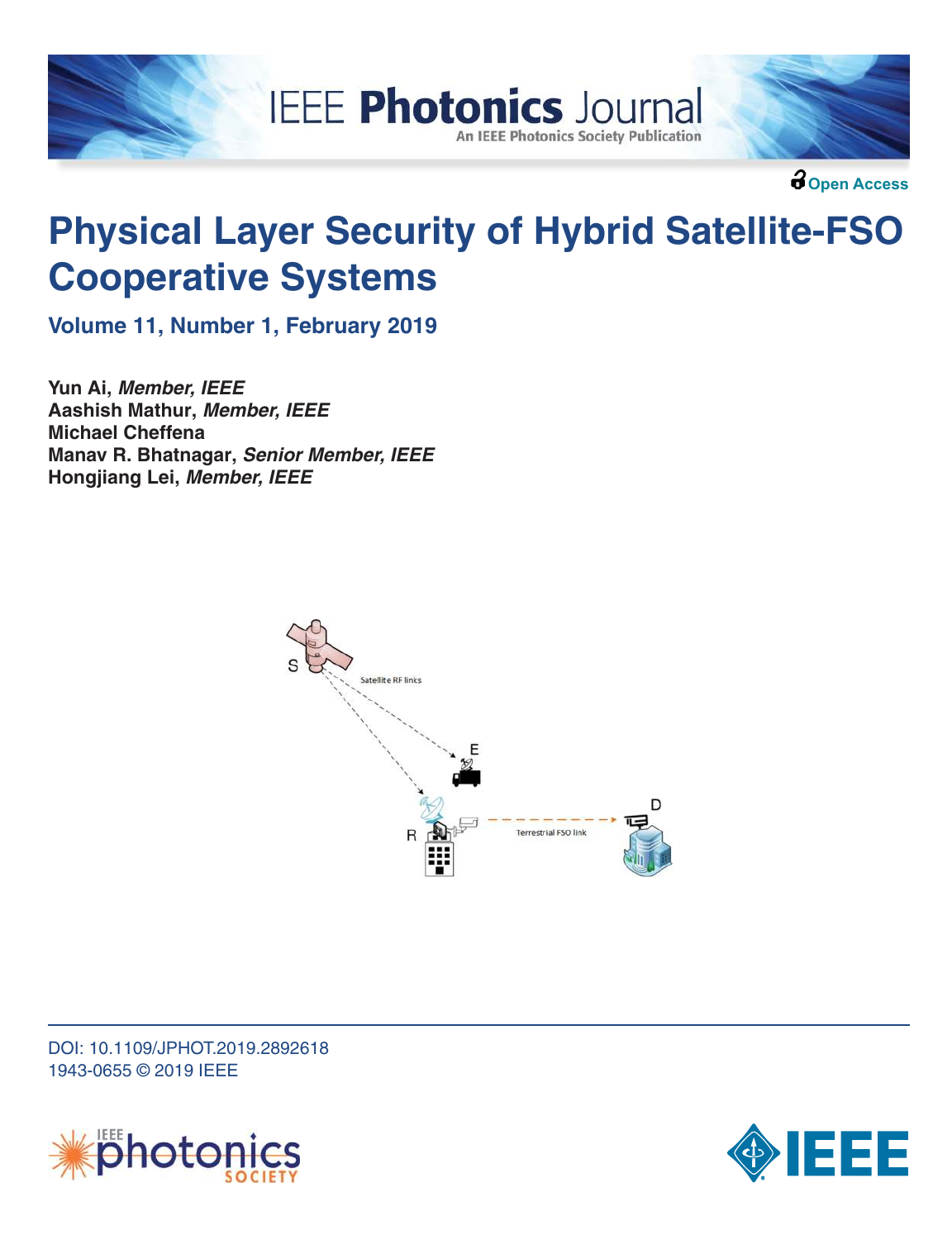# **Physical Layer Security of Hybrid Satellite-FSO Cooperative Systems**

### **Yun Ai ,** <sup>1</sup> **Member, IEEE, Aashish Mathur ,** <sup>2</sup> **Member, IEEE, Michael Cheffena ,** <sup>1</sup> **Manav R. Bhatnagar ,** <sup>3</sup> **Senior Member, IEEE, and Hongjiang Lei ,** <sup>4</sup> **Member, IEEE**

<sup>1</sup> Faculty of Engineering, Norwegian University of Science and Technology, 2815 Gjøvik, Norway <sup>2</sup>Department of Electrical Engineering, Indian Institute of Technology Jodhpur, Jodhpur 342037, India <sup>3</sup>Department of Electrical Engineering, Indian Institute of Technology - Delhi, New Delhi 110016, India <sup>4</sup>School of Communication and Information Engineering, Chongqing University of Posts and Telecommunications, Chongqing 400065, China

*DOI:10.1109/JPHOT.2019.2892618*

1943-0655 © 2019 IEEE. Translations and content mining are permitted for academic research only. *Personal use is also permitted, but republication/redistribution requires IEEE permission. See http://www.ieee.org/publications\_standards/publications/rights/index.html for more information.*

Manuscript received October 26, 2008; revised January 7, 2019; accepted January 9, 2019. Date of publication January 16, 2019; date of current version February 1, 2019. The work of Y. Ai and M. Cheffena was supported by the Norwegian University of Science and Technology (NTNU), Norway. The work of M. R. Bhatnagar was supported by the Indo-US Science and Technology Forum (IUSSTF) through Department of Science and Technology (DST) under JCERDC grant-in aid for project titled: UI-ASSIST: US India collaboration for Smart Distribution System with Storage (Ref. No.: IUSSTF/JCER DC-SMART GRIDS AND ENERGY STORAGE/2017). Corresponding author: Yun Ai (e-mail: yun.ai@ntnu.no).

**Abstract:** In this paper, we study the physical layer secrecy performance of a hybrid satellite and free-space optical (FSO) cooperative system. The satellite links are assumed to follow the shadowed-Rician fading distribution, and the channel of the terrestrial link between the relay and destination is assumed to experience the gamma–gamma fading. For the FSO communications, the effects of different types of detection techniques (i.e., heterodyne detection and intensity modulation with direct detection) as well as the pointing error are considered. We derive exact analytical expressions for the average secrecy capacity and secrecy outage probability (SOP) for both cases of amplify-and-forward (AF) and decodeand-forward (DF) relaying. The asymptotic analysis for the SOP is also conducted to provide more insights on the impact of FSO and satellite channels on secrecy performance. It is found that with the AF with fixed gain scheme, the secrecy diversity order of the investigated system is only dependent on the channel characteristics of the FSO link and the FSO detection type, whereas the secrecy diversity is zero when the relay node employs DF or AF with variable-gain schemes.

**Index Terms:** Physical layer security, hybrid satellite free-space optical (FSO) cooperative system, land mobile satellite (LMS) channel, secrecy outage probability, average secrecy capacity.

# **1. Introduction**

# **1.1 Background and Motivations**

Satellite systems have been widely used in navigation, broadcasting, and disaster relief due to advantage of providing service over a wide area with high data transmission rate, especially in scenarios where the wired or wireless terrestrial communication systems are not available [1].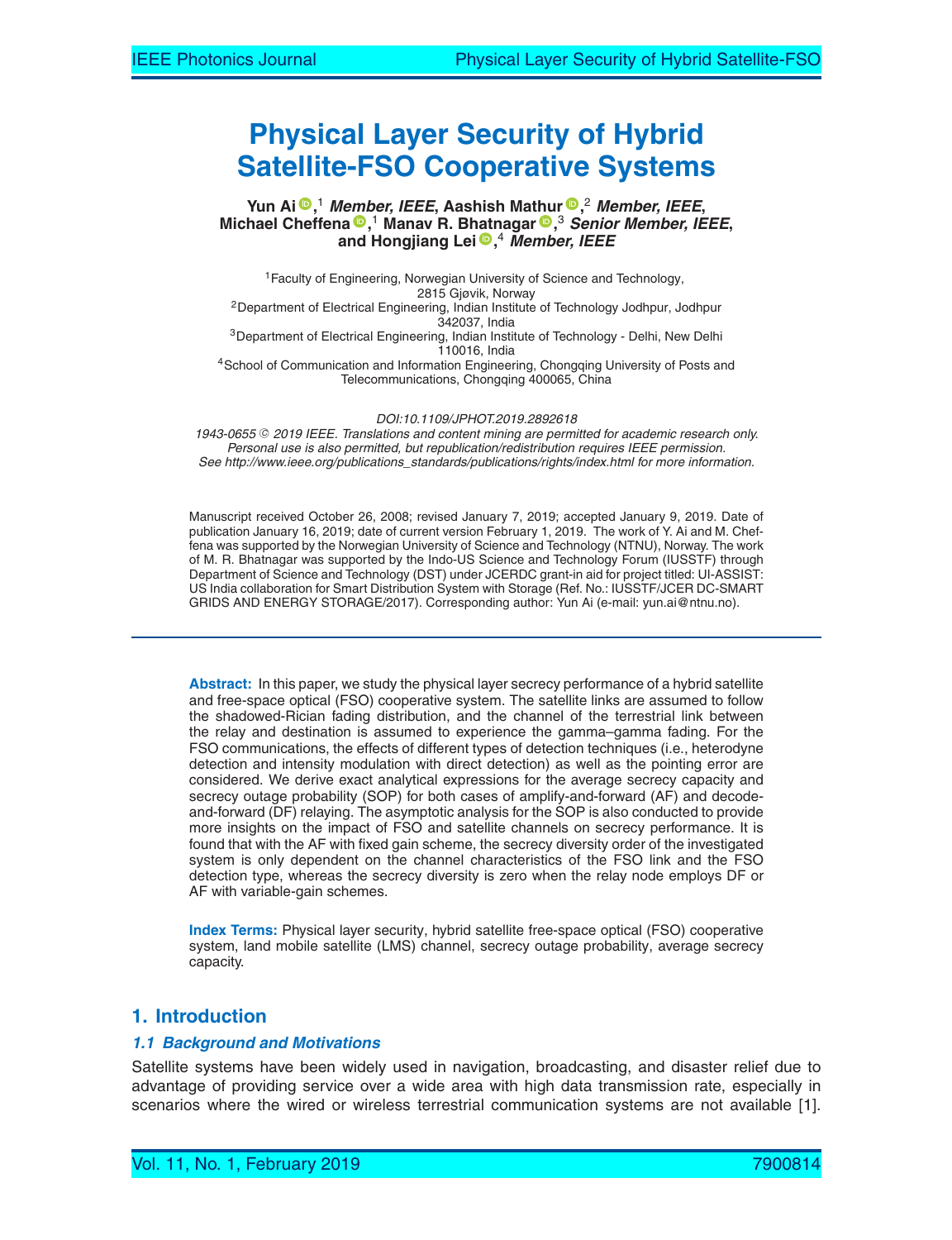However, the availability of satellite signals can be often hindered by the masking effect from the shadowing and obstacles that block the line-of-sight (LoS) communication link between the satellite and a terrestrial user [2]. To overcome the masking effect of satellite communications, hybrid satellite-terrestrial cooperative systems have been developed to take advantage of the relaying technique [2]. The newly founded International Telecommunication Union (ITU-T) Focus Group on Network 2030 forecasts that the convergence of terrestrial and space networks is essential for the future generation communication system to achieve the goal of providing communication service for everyone everywhere at any time [3]. Among different terrestrial communication techniques, optical communication through the atmosphere, i.e., free-space optical (FSO) communication, has gained increasing attention due to its potential as a cost-effective and wide bandwidth solution operating within the unlicensed optical frequency band, relative to the conventional radio frequency (RF) transmission systems [2], [4]–[7].

The hybrid satellite-FSO cooperative system can find applications in a number of scenarios due to its advantages in terms of fast and affordable deployment, wide coverage, and high throughput. For instance, during disaster recovery, the establishment of broadband access for the disaster area is essential. If the terrestrial communication infrastructure is severely damaged, a geostationary satellite with the FSO system can quickly provide broadband communication links to a large amount of users in the disaster area. It is suggested in [8] that in a disaster scenario, transportable cooperative relaying ground stations can be deployed to provide broadband access in the disaster areas; these stations receive satellite signals and then relay the received signals to a masked destination node over the FSO link. The advantages of both satellite and FSO system enable the hybrid satellite-terrestrial cooperative system to provide broadband access with large coverage area in both cost-efficient and fast way. According to the ITU report [9], around half of the global population remain unconnected to the Internet with most of them living in the least developed countries. Therefore, the cost-effective hybrid satellite-FSO solution also serves as a very promising technique to mitigate the digital divide in the least developing countries, which generally have inadequate optical fiber network and wireless network infrastructure [9].

# **1.2 Related Works and Contributions**

Resulting from the inherent nature of satellite broadcasting and its wide coverage area, satellite communications are prone to security threats. The potentially strong computation ability of the eavesdropper makes the traditional satellite communication security approach through the cryptographic protocols in the upper layers not necessarily robust [10], hence security problem should also be addressed from the physical layer perspective by using the randomness and time-varying nature of the radio wave propagation channel [6], [7], [10]–[12]. It is shown through the physical layer security (PLS) theory in [13] that secure information transmission can be achieved when the quality of the eavesdropper's link is inferior to that of the legitimate link. This motivates the research of communication security from the information-theoretic perspective [6], [7], [10], [11], [14]–[17]. The secrecy performance analysis of a mixed RF-FSO system by assuming the RF link undergoing Nakagami-<sup>m</sup> fading is conducted in [6], which is further extended to the scenario with channel imperfection in [7]. The PLS performance of a mixed RF/FSO dual-hop system is studied in [14] by assuming the RF channels following  $\eta - \mu$  fading and the FSO link experiencing M-distributed fading. The secrecy performance of a cognitive satellite-terrestrial network is investigated in [10], where the satellite links are assumed to experience Shadowed-Rician fading and the wireless links undergo Rayleigh fading. In [11], the secrecy outage performance of a land mobile satellite system is investigated, where both the legitimate user and eavesdropper are equipped with multiple antennas and employ the maximal ratio combining scheme. The secrecy performance of a hybrid satellite-terrestrial relay network in the presence of multiple eavesdroppers is analyzed in [15]. It is assumed that the multiple eavesdroppers receive signals from the terrestrial networks. In [16], the performance of robust secure beamforming for the fifth generation (5G) wireless systems operating at millimeter wave frequency and coexisting with a satellite network is studied. The secrecy performance of a cognitive satellite-terrestrial network in the presence of an eavesdropper equipped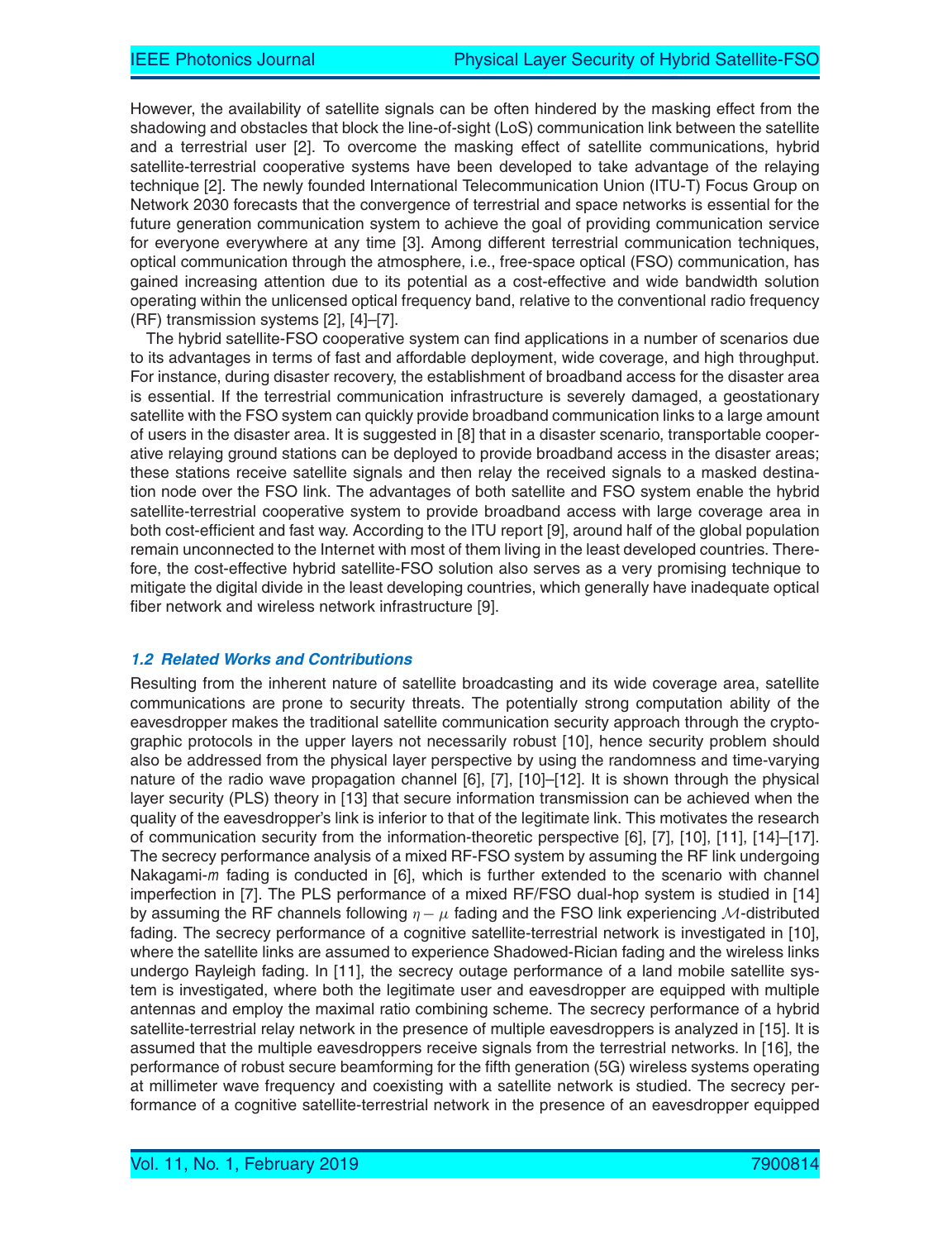with multiple antenna is investigated in [17], where the interference from the mobile base station is purposely introduced to enhance the security of the satellite link.

Motivated by the latest advances in physical layer security analysis [11], [15]–[18] and the potential of the hybrid satellite-FSO system in various scenarios, we study the secrecy performance of satellite-FSO cooperative system for both the cases of amplify-and-forward (AF) and decode-andforward (DF) relayings in this paper. To the best of the authors' knowledge, the secrecy performance of satellite-FSO cooperative system has not been studied from the physical layer perspective. The conducted analysis in this paper also significantly differs from the other papers on the secrecy performance analysis of satellite-cellular or land mobile satellite systems. On the one hand, FSO propagation channel poses different propagation characteristics compared to the radio frequency links in terms of fading, turbulence, and pointing errors. On the other hand, the good directivity of FSO link ensures that the eavesdropper resort to receive signals from the satellite links while in satellite-cellular systems, the eavesdroppers are more likely to receive signals from the cellular networks since the signals from cellular networks can be stronger. The main contributions of the paper are listed as follows:

- We investigate the secrecy performance of the hybrid satellite-FSO cooperative system under AF and DF relaying strategies. The fading of the satellite link is modeled by the widely used Shadowed-Rician model while the FSO channel fading is modeled by the Gamma-Gamma distribution. Besides the fading effects of the channels, the impact of FSO pointing error and detection technique are taken into consideration in our analysis.
- - Contrary to previous work on the secrecy performance of communication systems involving FSO link [6], [7], [12], we derive the exact expression for secrecy outage probability (SOP) in addition to closed-form exact expression for average secrecy capacity (ASC) in the paper.
- To gain more insights on the secrecy performance of the hybrid satellite-FSO communication system, asymptotic SOP analysis of the investigated system is conducted with the secrecy diversity order being derived. The impact of the FSO detection types on the achievable secrecy diversity order is also analyzed.

# **1.3 Structure of the Paper**

The remainder of the paper is organized as follows: In Section 2, the investigated satellite-FSO cooperative system and corresponding channel models are introduced. The secrecy capacity performance is analyzed in Section 3 followed by the secrecy outage performance in Section 4. The analytical expressions are numerically evaluated and discussed in Section 5. Finally, summary and conclusion are drawn in Section 6.

# **2. System and Channel Models**

In this paper, we investigate a hybrid satellite-FSO cooperative system as illustrated in Fig. 1. A satellite (*S*) sends confidential information to a masked destination node (*D*) on land with the assistance of an intermediate relay (*R*) situated on the ground. On the ground, an eavesdropper node (*E*) attempts to decode the confidential information sent from the satellite *S*. The long-distance communication link between the satellite *S* and the relay node *R* is an RF link modeled by the widely used Shadowed-Rician fading model. The short-distance terrestrial communication between the relay *R* and destination node *D* is through an FSO link and the channel fading follows the Gamma-Gamma distribution. Moreover, it is assumed that the channel between the satellite and relay is quasi-static, i.e., slow fading, within one symbol time interval.

# **2.1 Satellite Communications**

In the satellite communication system, the received baseband signal after downconversion at node *X*, *X* ∈ {*R*, *E*}, is expressed as

$$
y_X = h_X x + n,\tag{1}
$$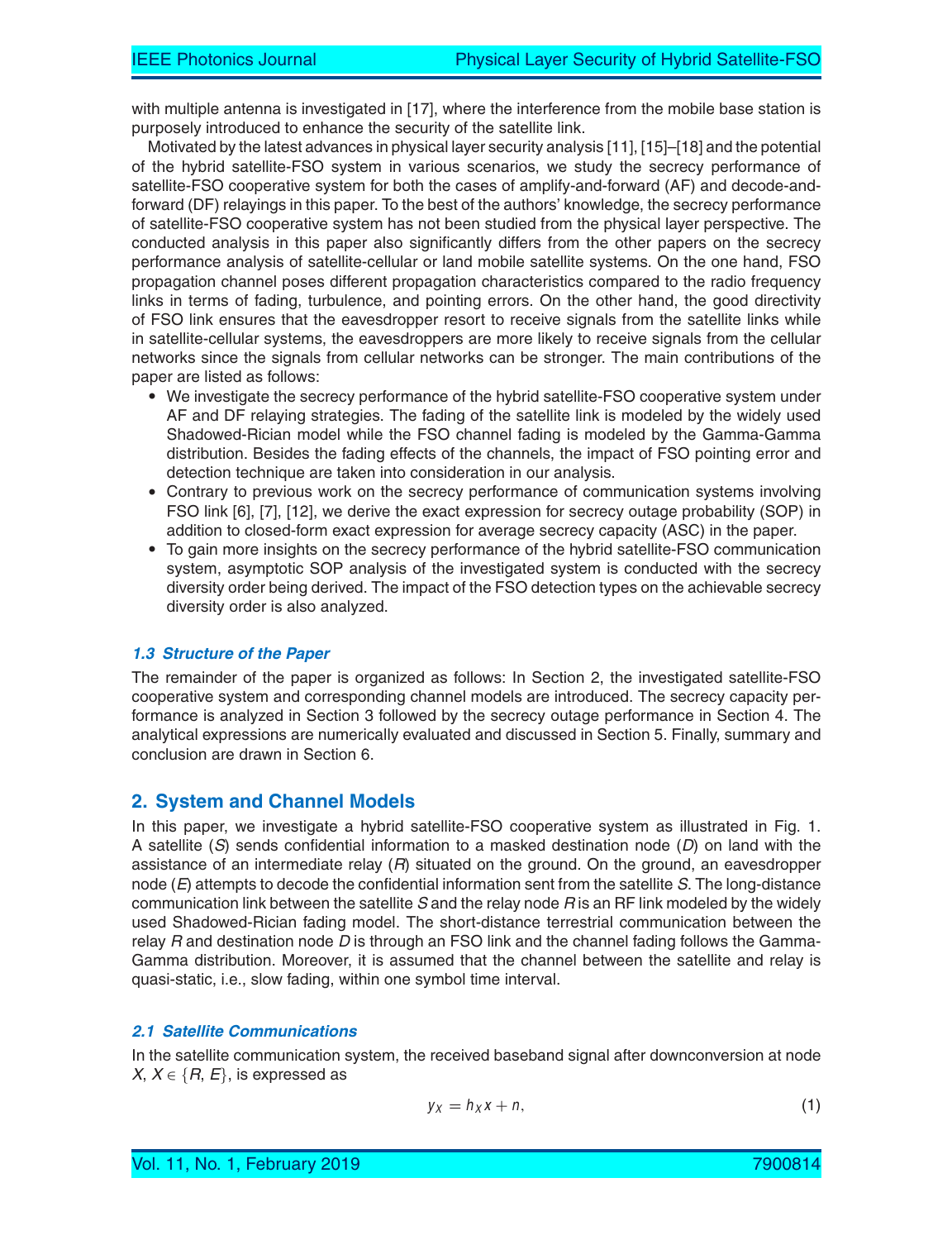

Fig. 1. The investigated hybrid satellite-FSO system consisting of a source node *S* (i.e., the satellite), a desired receiver *D* masked from satellite signals, a relay *R*, and an eavesdropper *E*.

where x is the transmitted signal with transmit power  $P_s$ ,  $h_X$  represents the channel between node *S* and node *X*, *n* denotes the additive white Gaussian noise (AWGN) with mean zero and power spectral density  $N_0$ , which, without loss of generality, is assumed to be the same for both links. With the satellite links being modelled as Shadowed-Rician fading, the corresponding probability distribution function (PDF)  $f_{|h_X|^2}(x)$  for the channel,  $h_X$  ,  $X \in \{R, E\}$ , is given as [2]

$$
f_{|h_X|^2}(x) = \alpha_X \cdot \exp\left(-\beta_X x\right) \cdot {}_1F_1(m_X; 1; \delta_X x), \quad x > 0,
$$
 (2)

where  $\alpha_X = \frac{1}{2b_X} \left( \frac{2b_X m_X}{2b_X m_X + \Omega_X} \right)$  $\int^{m_X}, \beta_X = \frac{1}{2b_X}, \delta_X = \frac{\Omega_X}{2b_X(2b_Xm_X+\Omega_X)}$  with  $m_X$  representing the Nakagami parameter of the corresponding satellite link; and the parameters  $\Omega_X$  and  $2b_X$  being the average power of the LoS component and multipath component, respectively. In (2),  $_1F_1(a, b, z)$  represents the confluent hypergeometric function of the first kind, which can be rewritten in series from the equality [19, Eq. (07.20.03.0108.01)] and the definition of Laguerre polynomial [19, Eq. (05.02.02.0001.01)] as follows:

$$
{}_{1}F_{1}(m_{X}; 1; \delta_{X} x) = \exp (\delta_{X} x) \cdot \sum_{k=0}^{m_{X}-1} \frac{(1-m_{X})_{k} \cdot (-\delta_{X} x)^{k}}{(k!)^{2}}, \qquad (3)
$$

where  $(\cdot)_k$  denotes the Pochhammer symbol [20, p. xliii].

From (2), it can be shown that the PDF and the cumulative distribution function (CDF), respectively, of the instantaneous SNR for the satellite links, i.e.,  $\gamma_X = \frac{P_s \mathcal{F}^2 |h_X|^2}{N_0}$  $\frac{Z|h_X|^2}{N_0} = \overline{\gamma}_X \cdot |h_X|^2, X \in \{R, E\}, \text{ can be}$ expressed as

$$
f_{\gamma_{X}}(x) = \sum_{k=0}^{m_{X}-1} \frac{\alpha_{X}(1-m_{X})_{k} \cdot (-\delta_{X})^{k} \cdot x^{k}}{\overline{\gamma}_{X}^{k+1} \cdot (k!)^{2}} \cdot \exp(-\lambda_{X} x), \qquad (4)
$$

$$
F_{\gamma_X}(x) = 1 - \sum_{k=0}^{m_X-1} \sum_{i=0}^k \frac{\alpha_X \cdot (1 - m_X)_k \cdot (-\delta_X)^k \cdot x^i}{i! \cdot \lambda_X^{k-i+1} \cdot \overline{\gamma}_X^{k+1} \cdot k!} \cdot \exp\left(-\lambda_X x\right),\tag{5}
$$

where  $\lambda_X = \frac{\beta_X - \delta_X}{\overline{\gamma}_X}$ . In (4) and (5), the average SNR  $\overline{\gamma}_X = \frac{P_s \mathcal{F}^2}{N_0}$  $\frac{S^{1/2}}{N_0}$  for the satellite link between satellite *S* and node *X*,  $X \in \{R, E\}$  is related to parameter *F*, which denotes a scaling parameter including the effects of free space path loss, antenna pattern, etc. [21].

# **2.2 Terrestrial FSO Communications**

For the terrestrial FSO communication link between relay *R* and the desired node *D* following the Gamma-Gamma distribution [22]. In this paper, we utilize a unified Gamma-Gamma fading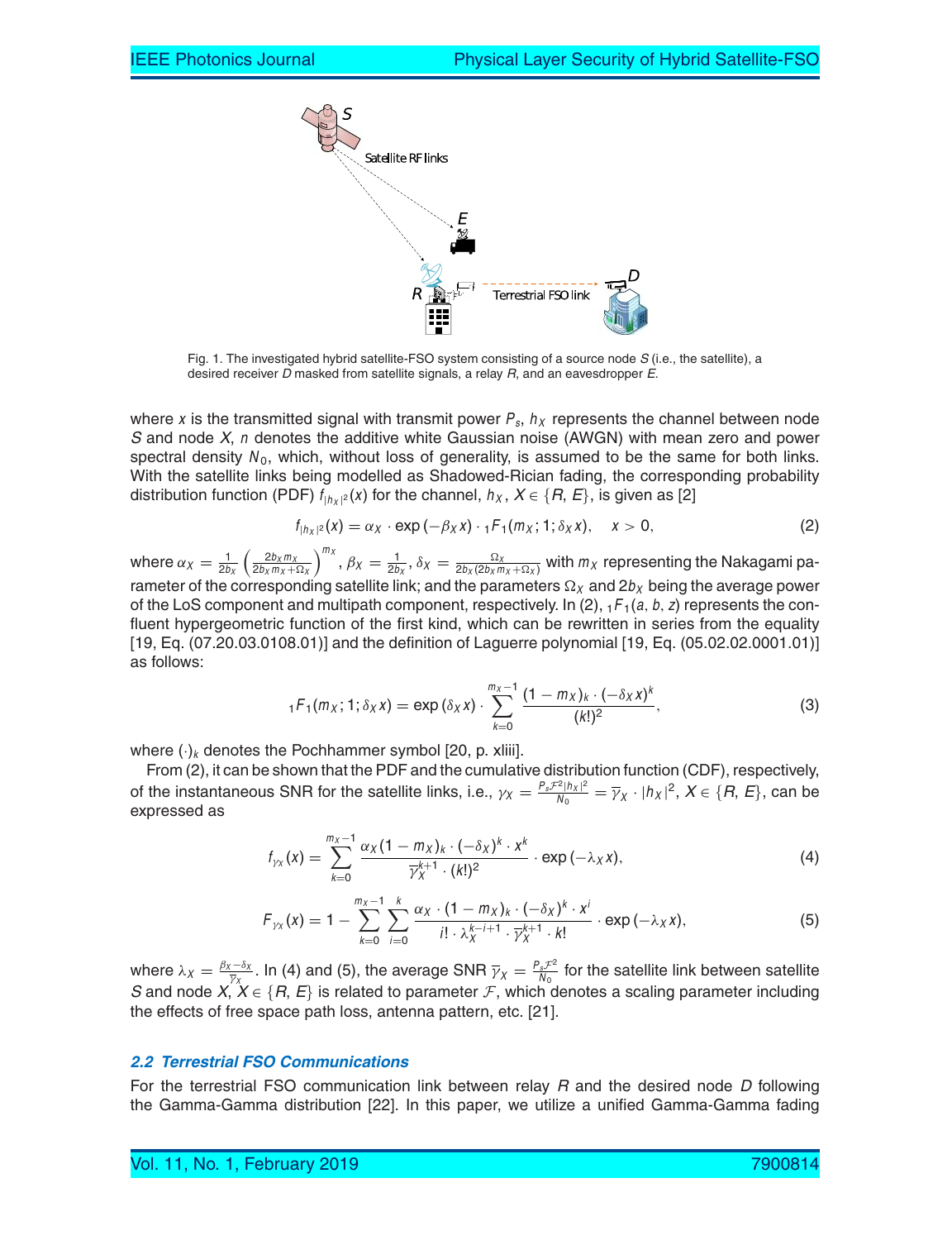distribution, which accounts for pointing errors and type of detection techniques [23]. The PDF  $f_{\gamma_{\mathcal{D}}}(x)$  of the instantaneous SNR  $\gamma_{\mathcal{D}}$  is given as [4]

$$
f_{\gamma_D}(x) = \frac{\xi^2}{r \Gamma(\alpha) \Gamma(\beta) x} G_{1,3}^{3,0} \left( h \alpha \beta \left( \frac{x}{\mu_r} \right)^{\frac{1}{r}} \bigg| \frac{\xi^2 + 1}{\xi^2, \alpha, \beta} \right), \tag{6}
$$

where the parameter r specifies the applied detection type at the FSO receiver (i.e.,  $r = 1$  denotes heterodyne detection (HD) and  $r = 2$  implies intensity modulation with direct detection (IM/DD)), the parameter  $\xi$  is the ratio of the equivalent beam radius to the standard deviation of the pointing error displacement (jitter) at the FSO receiver [6], the parameters  $\alpha$  and  $\beta$  are used to represent the severity of fading/scintillation due to the atmospheric turbulence conditions [24],  $h=\frac{\dot{\xi}^2}{\xi^2+1}$  $\frac{\xi^2}{\xi^2+1}$ , and,  $\mu_r$  denotes the average electrical SNR of the FSO link under the HD or IM/DD detections (for HD detection,  $\mu_1=E[\gamma_D]=\bar{\gamma}_D$ , and for IM/DD detection,  $\mu_2=\frac{\bar{\gamma}_D\alpha\beta\xi^2(\xi^2+2)}{(\alpha+1)(\beta+1)(\xi^2+1)}$  $\frac{\gamma_0 \alpha p_{\mathcal{S}} - (g^2 + 2)}{(\alpha+1)(\beta+1)(\beta^2+1)^2}$ ) [4]. The expression  $G^{m,n}_{p,q}$  $\left(x\right)$  $a_1, \ldots, a_p$  $\big)$  denotes the Meijer G-function [20, Eq. 9.343].

The CDF  $F_{\gamma_D}(x)$  of the instantaneous SNR  $\gamma_D$  can be obtained directly from its relation with the  $b_1,\ldots, b_q$ PDF in (6) and is expressed as follows [6]:

$$
F_{\gamma_D}(x)=\frac{\xi^2 r^{\alpha+\beta-2}}{(2\pi)^{r-1}\Gamma(\alpha)\Gamma(\beta)}\cdot G_{r+1,3r+1}^{3r,1}\left(\frac{(h\alpha\beta)^r}{\mu_r r^{2r}}x\bigg|_{\Delta(r,\xi^2),\Delta(r,\alpha),\Delta(r,\beta),0}\right),\tag{7}
$$

where the notation  $\Delta(k, a)$  represents that  $\Delta(k, a) = \frac{a}{k}, \frac{a+1}{k}, \cdots, \frac{a+k-1}{k}$  comprising k terms. For simplicity, we adopt the following notations hereinafter:  $A = \frac{\xi^2 r^{\alpha+\beta-2}}{(2\pi)^{\prime-1}\Gamma(\alpha)}$  $\frac{\xi^2 I^{\alpha+\beta-2}}{(2\pi)^{r-1}\Gamma(\alpha)\Gamma(\beta)},$   $B=\frac{(\hbar\alpha\beta)^r}{\mu_r\,t^{2r}}$  $\frac{(\text{map})}{\mu_r r^{2r}}, \mathcal{K}_1 =$  $\Delta(r, \xi^2+1), \mathcal{K}_2=\Delta(r, \xi^2), \Delta(r, \alpha), \Delta(r, \beta)$ . Hence, the CDF  $F_{\gamma_0}(x)$  can be rewritten as:  $F_{\gamma_0}(x)=$  $A \cdot G_{r+1,3r+1}^{3r,1}$  $\left(\begin{matrix} Bx \\ y\end{matrix}\right)$ 1,  $K_1$  $\mathcal{K}_2$ , 0 .

*Remark 1:* It is worth mentioning that another widely used distribution to model the FSO link is the Malaga model [25], [26]. However, by noticing the similarities in the distribution functions ´ of the Malaga and Gamma-Gamma distributions, it is clear that the analytical method presented ´ in this paper can be readily extended to the case assuming the Málaga model for the FSO link distribution.

Depending on the nature and complexity of the relaying technique, the relaying strategies can be generally classified into two categories, namely amplify-and-forward and decode-and-forward schemes [27]–[30]. In the AF cooperative protocol, the amplifying process by the relay node can be based on partial or full channel state information (CSI) of the link between the source and relay nodes, e.g., fixed-gain and variable-gain cooperative relaying, respectively [28]. In the following subsections, we derive the statistics of the equivalent end-to-end SNR from the source satellite to the desired destination node under the AF with fixed-gain relaying and DF relaying schemes.

# **2.3 Amplify-and-Forward Relaying With Fixed-Gain**

With AF relaying, a fixed-gain is introduced by the node *R* regardless of the fading amplitude of the first hop. The corresponding end-to-end SNR  $\gamma^\mathsf{AF}_{\mathsf{eq}}$  at node  $D$  can be expressed as [31]

$$
\gamma_{eq}^{AF} = \frac{\gamma_R \gamma_D}{\gamma_D + C},\tag{8}
$$

where C is a constant for a fixed-gain relaying [31].

The CDF  $F_{\gamma^{\mathbb{A}^{\mathbb{F}}_{eq}}_{\text{eq}}}(\textsf{x})$  of the SNR  $\gamma^{\mathbb{A}^{\mathbb{F}}_{eq}}_{\text{eq}}$  can be determined by definition as follows:

$$
F_{\gamma_{eq}^{AF}}(x) = \Pr\left[\frac{\gamma_R \gamma_D}{\gamma_D + C} < x\right],\tag{9}
$$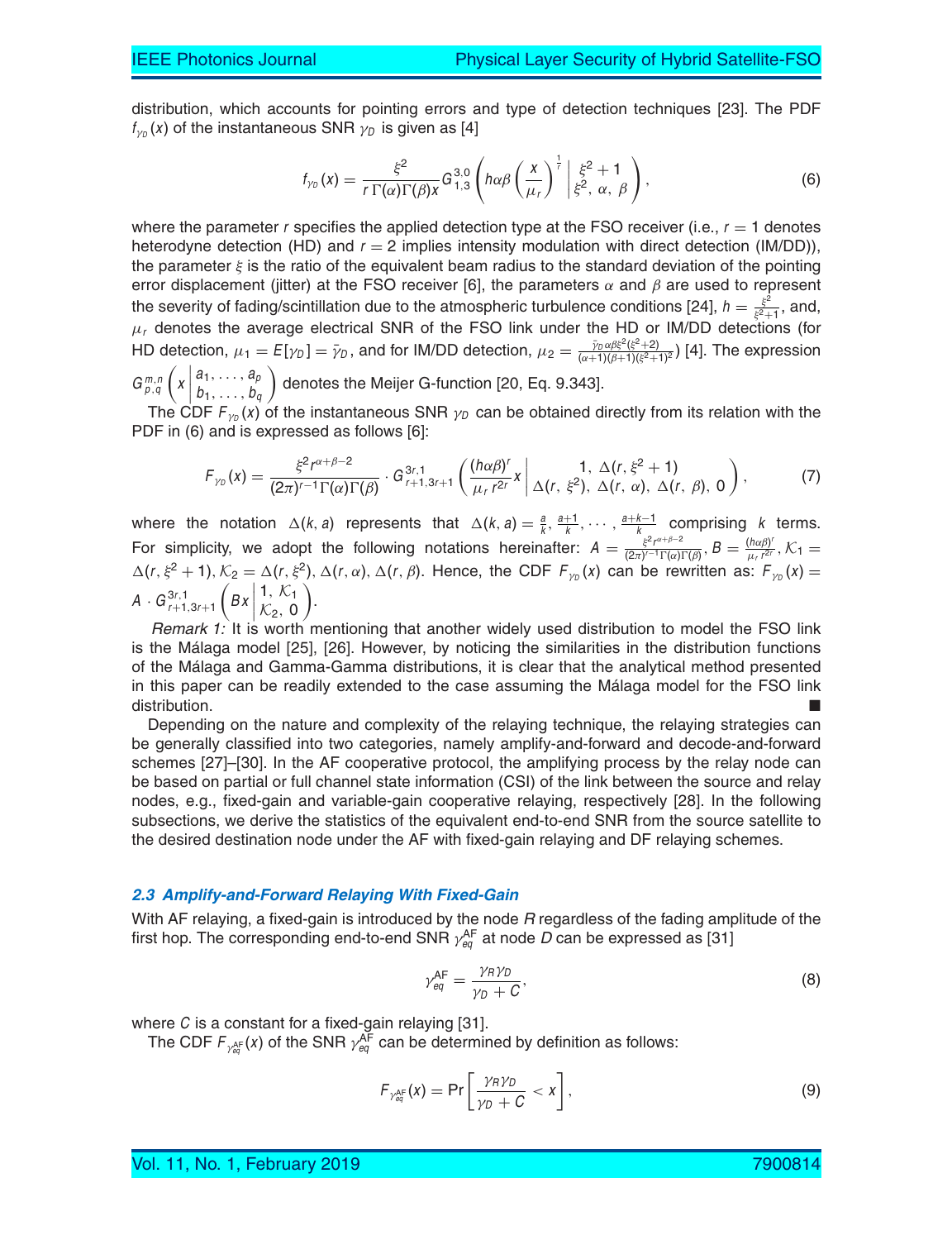which can be further extended to

$$
F_{\gamma_{eq}^{AF}}(x) = \int_0^\infty P\left[\gamma_B < \frac{x(\gamma_D + C)}{\gamma_D}\middle| \gamma_D\right] \cdot f_{\gamma_D}(\gamma_D) \, d\gamma_D = \int_0^\infty F_{\gamma_B}\left(\frac{x(\gamma_D + C)}{\gamma_D}\right) \cdot f_{\gamma_D}(\gamma_D) \, d\gamma_D. \tag{10}
$$

Substituting (5) and (6) in (10), the CDF  $\mathit{\mathsf{F}_{\gamma^{\text{AF}}_{eq}}} (x)$ , after some algebra, can be written as

$$
F_{\gamma_{eq}^{AF}}(x) = 1 - \sum_{k=0}^{m_R-1} \sum_{i=0}^k \frac{\alpha_R (1 - m_R)_k \cdot (-\delta_R)^k \cdot \xi^2 \cdot x^i}{i! \cdot \lambda_R^{k-i+1} \cdot \overline{\gamma}_R^{k+1} \cdot k! \cdot r \cdot \Gamma(\alpha) \Gamma(\beta)} \cdot \exp(-\lambda_R \cdot x)
$$

$$
\cdot \int_0^\infty \left(\frac{\gamma_D + C}{\gamma_D}\right)^k \cdot \frac{1}{\gamma_D} \cdot \exp\left(-\lambda_R x \cdot \frac{C}{\gamma_D}\right) \cdot G_{1,3}^{3,0} \left(\hbar \alpha \beta \left(\frac{\gamma_D}{\mu_r}\right)^{\frac{1}{r}} \bigg| \frac{\xi^2 + 1}{\xi^2, \alpha, \beta}\right) d\gamma_D. \tag{11}
$$

Rewriting the expression  $\left(\frac{\gamma_D+C}{\gamma_D}\right)^k$  in series with the binomial expansion [20, Eq. (1.111)] and utilizing the properties [19, Eqs. (01.03.26.0004.01, 07.34.21.0013.01)], the CDF in (11) can be further expressed in closed-form as follows:

$$
F_{\gamma_{eq}^{AF}}(x) = 1 - \sum_{k=0}^{m_R-1} \sum_{i=0}^{k} \sum_{j=0}^{i} \frac{\alpha_R \cdot \xi^2 (1 - m_R)_k \cdot (-\delta_R)^k \cdot C^j \cdot {i \choose j} \cdot x^i \cdot \exp(-\lambda_R \cdot x)}{i! \cdot \lambda_R^{k-i+1} \cdot \overline{\gamma}_R^{k+1} \cdot r \cdot \Gamma(\alpha) \cdot \Gamma(\beta) \cdot k!}
$$
  

$$
\cdot \int_0^{\infty} \frac{1}{\gamma_D^{j+1}} \cdot G_{1,0}^{0,1} \left( \frac{\gamma_D}{\lambda_R xC} \Big|_0^1 - \right) \cdot G_{1,3}^{3,0} \left( h\alpha \beta \left( \frac{\gamma_D}{\mu_r} \right)^{\frac{1}{r}} \Big|_s^{\xi^2} + 1 \right) d\gamma_D
$$
  

$$
= 1 - \sum_{k=0}^{m_R-1} \sum_{i=0}^{k} \sum_{j=0}^{i} \frac{\alpha_R \cdot r^{\alpha+\beta-2} \cdot \xi^2 \cdot (1 - m_R)_k \cdot (-\delta_R)^k}{(2\pi)^{r-1} \cdot \Gamma(\alpha) \cdot \Gamma(\beta) \cdot \lambda_R^{k-i+j+1} \cdot \overline{\gamma}_R^{k+1} \cdot k! \cdot j! \cdot (i-j)!} \cdot x^{i-j} \cdot \exp(-\lambda_R x)
$$
  

$$
\triangleq \sum_{i,j} \sum_{j=1}^{m_R-1} \sum_{j=0}^{i} \frac{(h\alpha \beta)^r \lambda_R C}{\mu_r r^{2r}} x \Big|_{K_{2},j}^{K_{1}} \right)
$$
  

$$
= 1 - \sum_{(kij)} x^{i-j} \cdot \exp(-\lambda_R x) \cdot G_{r,3r+1}^{3r+1,0} \left( B\lambda_R C x \Big|_{K_{2},j}^{K_{1}} \right).
$$
 (12)

#### **2.4 Decode-and-Forward Cooperative Relaying**

The DF based relaying system is equivalent to a series network, which implies that the capacity of the system is dominated by the worst hop. Due to the fact that the channel capacity is a monotonous function of the SNR, it is straightforward to show from a capacity point of view that the equivalent SNR  $\gamma_{eq}^{\text{DF}}$  of the hybrid system with the DF relaying protocol is given as [27]

$$
\gamma_{eq}^{\text{DF}} \triangleq \min(\gamma_R, \gamma_D). \tag{13}
$$

The CDF  $F_{\gamma_{eq}^{DF}}(x)$  of the equivalent SNR  $\gamma_{eq}^{DF}$  can be derived based on the definition as follows:

$$
F_{\gamma_{eq}^{DF}}(x) = 1 - \Pr[\min(\gamma_R, \gamma_D) > x] = 1 - [1 - F_{\gamma_R}(x)] \cdot [1 - F_{\gamma_D}(x)]. \tag{14}
$$

Substituting (5) and (7) into (14), the CDF  $\mathsf{F}_{\gamma_{\mathrm{eff}}^{\mathrm{DF}}}(x)$  can be written as

$$
F_{\gamma_{eq}^{DF}}(x) = 1 - \underbrace{\sum_{q=0}^{m_R-1} \sum_{l=0}^q \frac{\alpha_R (1 - m_R)_q (-\delta_R)^q}{l! \lambda_R^{q-l+1} \overline{\gamma}_R^{q+1} q!} \cdot x^l \cdot \exp(-\lambda_R x) \left[ 1 - A \cdot G_{r+1,3r+1}^{3r,1} \left( Bx \Big| \begin{array}{c} 1, \mathcal{K}_1 \\ \mathcal{K}_2, 0 \end{array} \right) \right]. \tag{15}
$$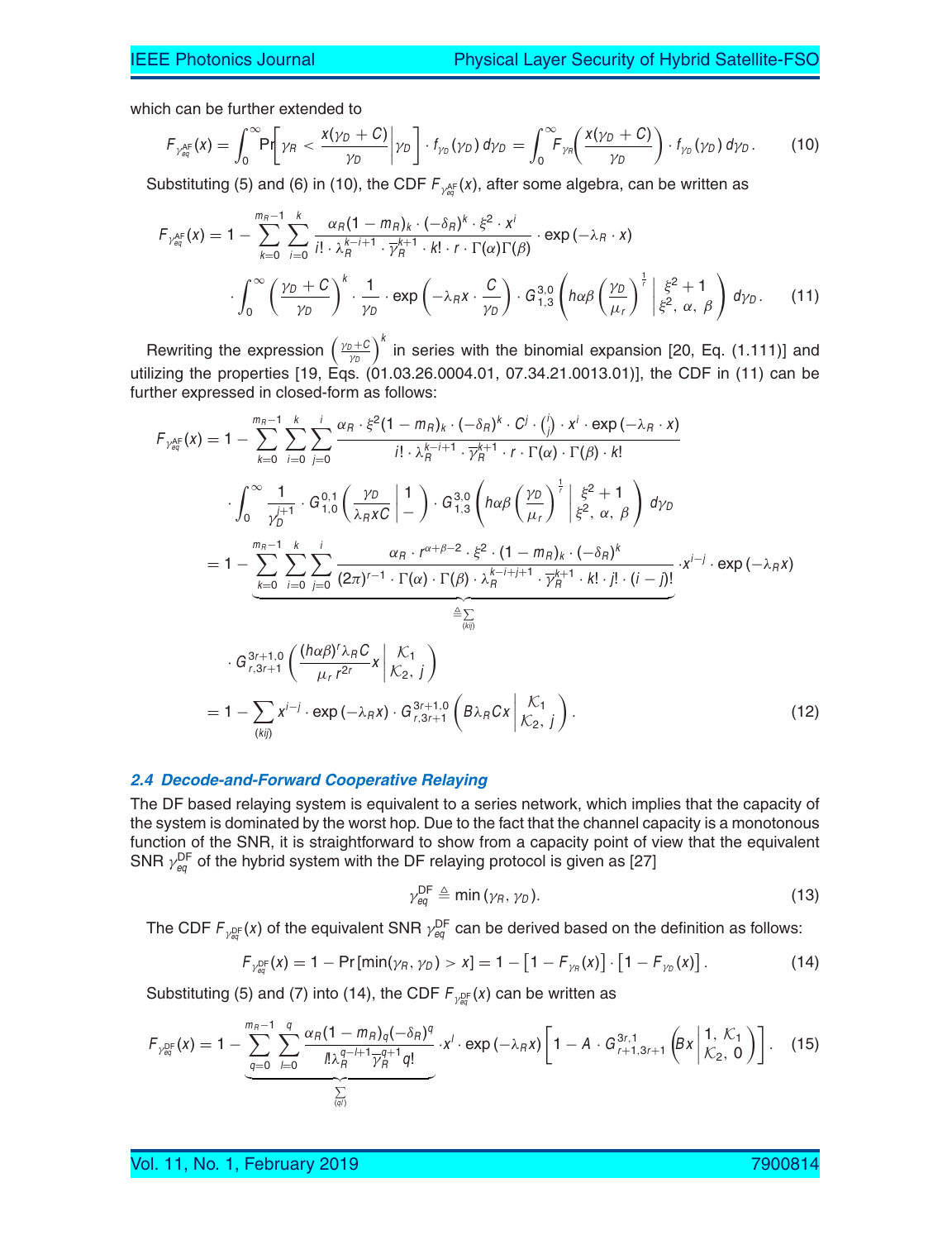*Remark 2:* It should be noted that when the AF protocol with variable-gain scheme is employed and full CSI is utilized at the node *R* to counteract the instantaneous fading effects, the end-to-end SNR  $\gamma^{\sf V}_{\sf eq}$  at node  $D$  can be expressed as:  $\gamma^{\sf V}_{\sf eq} = \frac{\gamma_R \gamma_D}{\gamma_R + \gamma_D}$  $\frac{\gamma_R \gamma_D}{\gamma_R + \gamma_D + 1} \cong \min(\gamma_R, \gamma_D) = \gamma_{eq}^{DF}$  [28]. In this regard, the conducted secrecy performance analysis under the assumption of the DF relaying in this paper is also valid for the scenario of AF protocol with variable-gain relaying.

# **3. Average Secrecy Capacity Analysis**

Average secrecy capacity is an important metric to evaluate the security performance of active eavesdropping. In the active eavesdropping scenario, full CSI of both the main and eavesdropper channels is available to the node *S*, which can adapt the achievable secrecy rate accordingly [18].

The secrecy capacity is defined as the maximum achievable perfect secrecy rate. The instantaneous secrecy capacity of the considered system is mathematically expressed as  $C_s =$ max{ln(1 +  $\gamma_{eq}$ ) – ln(1 +  $\gamma_E$ ), 0} [18]. The ASC  $\overline{C}_s$  can be obtained from [6]

$$
\overline{C}_s = \int_0^\infty \int_0^\infty C_s(\gamma_{eq}, \gamma_E) \cdot f_{\gamma_{eq}}(\gamma_{eq}) \cdot f_{\gamma_E}(\gamma_E) d\gamma_{eq} d\gamma_E = \int_0^\infty \frac{F_{\gamma_E}(\gamma)}{1+\gamma} \left[1 - F_{\gamma_{eq}}(\gamma)\right] d\gamma. \tag{16}
$$

# **3.1 Amplify-and-Forward Relaying With Fixed-Gain**

Substituting (5) and (12) into (16), the ASC  $\overline{C}_{s}^{\text{AF}}$  with the the relay node working under fixed-gain AF cooperative protocol can be expressed as

$$
\overline{C}_{s}^{\text{AF}} = \int_{0}^{\infty} \frac{1}{1+\gamma} \cdot \left[ 1 - \underbrace{\sum_{p=0}^{m_{E}-1} \sum_{t=0}^{p} \frac{\alpha_{E} \cdot (1-m_{E})_{p} \cdot (-\delta_{E})^{p}}{t! \cdot \lambda_{E}^{p-t+1} \cdot \overline{\gamma}_{E}^{p+1} \cdot p!}}_{\equiv \sum_{(p\eta)} \cdot \left( \sum_{(kij)} \gamma^{i-j} \cdot \exp(-\lambda_{R}\gamma) \cdot G_{r,3r+1}^{3r,0} \left( \beta \lambda_{R} C \gamma \middle| \frac{\mathcal{K}_{1}}{\mathcal{K}_{2}, j} \right) \right] d\gamma = \mathcal{I}_{1} - \mathcal{I}_{2}, \qquad (17)
$$

where  $\mathcal{I}_1 = \sum_{(kij)} \int_0^\infty [\gamma^{i-j} \cdot \exp(-\lambda_R \gamma) \cdot G_{r,3r+1}^{3r,0}(\beta \lambda_R C \gamma |_{\mathcal{K}_{2},j}^{\mathcal{K}_1})] \cdot \frac{1}{1+\gamma} d\gamma$  and  $\mathcal{I}_2 = \sum_{(kij)} \sum_{(\rho t)} \int_0^\infty \frac{\gamma^{i-1}}{1+\gamma} d\gamma d\beta$  $\frac{1}{1+\gamma}$  $\exp(-\lambda_E \gamma) \cdot [\gamma^{i-j} \cdot \exp(-\lambda_R \gamma) \cdot G_{r,3r+1}^{3r,0}(\beta \lambda_R C \gamma |_{\mathcal{K}_{2},j}^{\mathcal{K}_1})] d\gamma.$ 

Utilizing the following transformations in  $\mathcal{I}_1$  and  $\mathcal{I}_2$ :  $\frac{x^a}{1+x} = G_{1,1}^{1,1}(x) \frac{a}{a}$  $\binom{a}{a}$ , exp (-bx) =  $G_{0,1}^{1,0}(bx|\overline{0})$  [20, Eq. 9.3], and the solution to the integral of product of three Meijer G-functions in terms of extended generalized bivariate Meijer G-function (EGBMGF) [19, Eq. (07.34.21.0081.01)], we can obtain the exact expression for the integrals  $\mathcal{I}_1$  and  $\mathcal{I}_2$  as follows:

$$
\mathcal{I}_{1} = \sum_{(ki)} \int_{0}^{\infty} G_{1,1}^{1,1} \left( \gamma \left| \begin{array}{c} i - j \\ i - j \end{array} \right) \cdot G_{0,1}^{1,0} \left( \lambda_{R} \gamma \left| \begin{array}{c} - \\ 0 \end{array} \right) \cdot G_{r,3r+1}^{3r,0} \left( B \lambda_{R} C \gamma \left| \begin{array}{c} K_{1} \\ K_{2}, j \end{array} \right) \right) dy \n= \sum_{(ki)} \frac{1}{\lambda_{R}} \cdot G_{1,0:1,1:1:3r+1,0}^{1,0,1,1:3r+1,0} \left( \frac{1}{i - j} \left| \begin{array}{c} K_{1} \\ K_{2}, j \end{array} \right| \frac{1}{\lambda_{R}}, BC \right), \n\mathcal{I}_{2} = \sum_{(kij)} \sum_{(p,t)} \int_{0}^{\infty} G_{1,1}^{1,1} \left( \gamma \left| \begin{array}{c} t + i - j \\ t + i - j \end{array} \right) \cdot G_{0,1}^{1,0} \left( (\lambda_{R} + \lambda_{E}) \gamma \left| \begin{array}{c} - \\ 0 \end{array} \right) \cdot G_{r,3r+1}^{3r,0} \left( B \lambda_{R} C \gamma \left| \begin{array}{c} K_{1} \\ K_{2}, j \end{array} \right) \right) dy \n= \sum_{(kij)} \sum_{(p,t)} \frac{1}{(\lambda_{R} + \lambda_{E})} \cdot G_{1,0:1,1:3r+1,0}^{1,0,1,1:3r+1,0} \left( \frac{1}{0} \left| \begin{array}{c} t + i - j \\ t + i - j \end{array} \right| \begin{array}{c} K_{1} \\ K_{2}, j \end{array} \right| \frac{1}{(\lambda_{R} + \lambda_{E})}, \frac{BC \lambda_{R}}{(\lambda_{R} + \lambda_{E})}. \tag{19}
$$

Substituting (18) and (19) into (17), the closed-form expression of the ASC for the fixed-gain AF relaying scheme is obtained. The EGBMGF function can be readily evaluated with Matlab [32].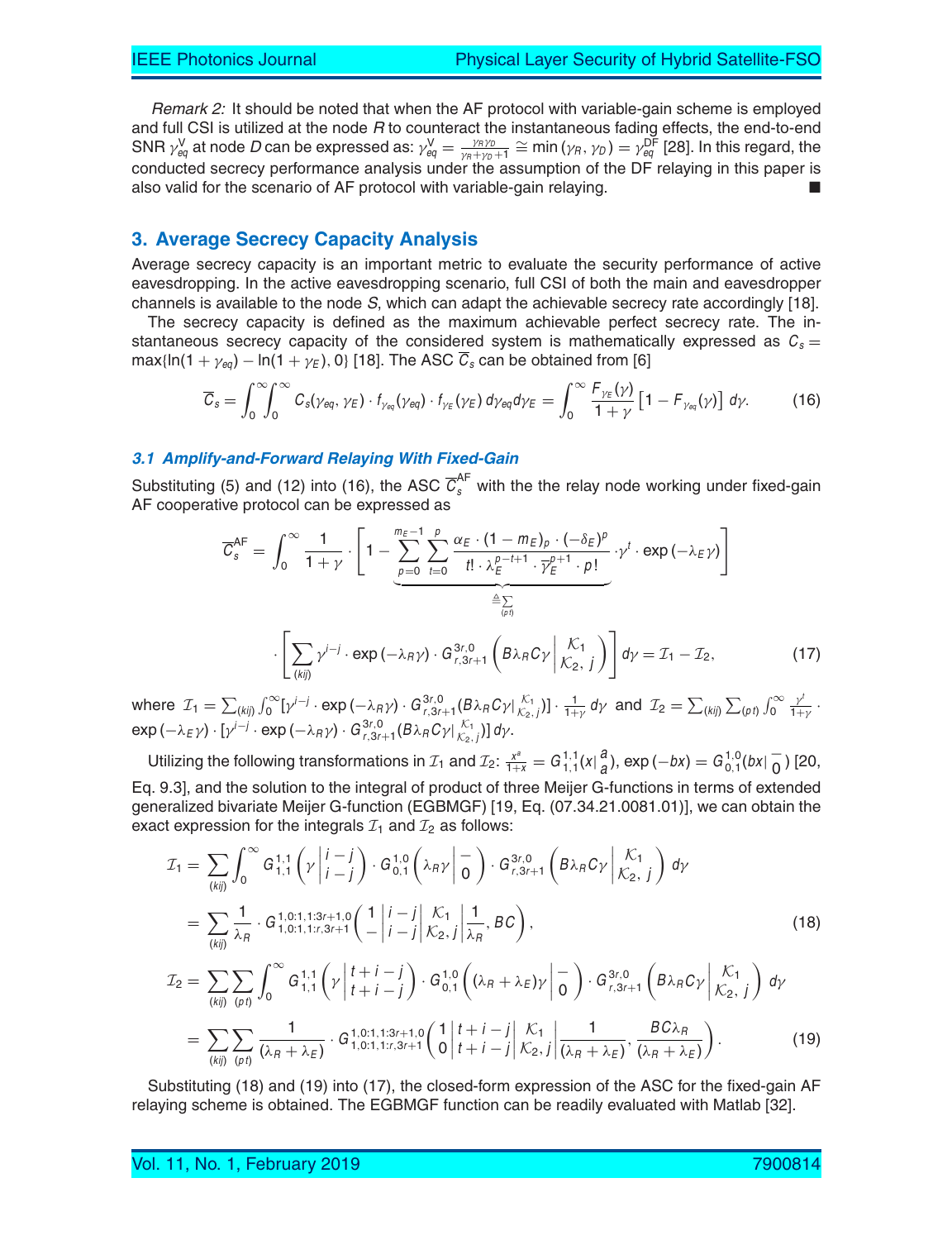# **3.2 Decode-and-Forward Cooperative Relaying**

Substituting (5) and (15) into (16), the ASC  $\overline{C}_{s}^{\text{DF}}$  with the the relay node working under DF protocol or variable-gain AF protocol can be expressed as

$$
\overline{C}_{s}^{\text{DF}} = \int_{0}^{\infty} \frac{1}{1+\gamma} \cdot \left[ 1 - \sum_{\rho=0}^{m_{E}-1} \sum_{t=0}^{\rho} \frac{\alpha_{E} \cdot (1-m_{E})_{\rho} \cdot (-\delta_{E})^{\rho}}{t! \cdot \lambda_{E}^{\rho-t+1} \cdot \overline{\gamma}_{E}^{\rho+1} \cdot \rho!} \cdot \gamma^{t} \cdot \exp(-\lambda_{E}\gamma) \right]
$$
\n
$$
\triangleq \sum_{\substack{q=0 \ p>0}}^{m_{R}-1} \sum_{t=0}^{q} \frac{\alpha_{R} \cdot (1-m_{R})_{q} \cdot (-\delta_{R})^{q}}{1 \cdot \lambda_{R}^{q-t+1} \cdot \overline{\gamma}_{R}^{q+1} \cdot q!} \cdot \gamma^{t} \cdot \exp(-\lambda_{R}\gamma) \cdot \left[ 1 - A \cdot G_{r+1,3r+1}^{3r,1} \left( B\gamma \middle| \begin{array}{c} 1, \mathcal{K}_{1} \\ \mathcal{K}_{2}, 0 \end{array} \right) \right] d\gamma
$$
\n
$$
= \sum_{\substack{\alpha=0 \ p>0}}^{\infty} \sum_{t=0}^{\infty} \sum_{\substack{(\alpha \beta) \\ (\alpha \beta) \\ (\beta \gamma) \\ (\beta \gamma) \\ (\gamma \gamma) = 0}}^{\infty} (20)
$$

where  $\mathcal{I}_3 = \sum_{(q l)} \int_0^\infty \frac{\gamma^l}{1+\gamma^l}$  $\frac{\gamma'}{1+\gamma} \cdot \exp(-\lambda_R \gamma) d\gamma$ ,  $\mathcal{I}_4 = \sum_{(q_l)} \int_0^\infty \frac{A \cdot \gamma'}{1+\gamma}$  $\frac{A\cdot \gamma^l}{1+\gamma} \cdot \exp{(-\lambda_R \gamma)} G^{3r,1}_{r+1,3r+1}(B \gamma | \frac{1}{\mathcal{K}_2}, \frac{\mathcal{K}_1}{0})$  $\mathcal{K}_2$ ,  $\mathcal{O}$ ) d $\gamma$ ,  $\mathcal{I}_5 = \sum_{(q l)} \sum_{(p \, t)} \int_0^\infty \frac{\gamma^{t+l}}{1+\gamma}$  $\frac{y^{t+l}}{1+y}$  · exp  $[-(\lambda_B + \lambda_E)y] \, dy$ , and  $\mathcal{I}_6 = \sum_{(q_l)} \sum_{(p_l)} \int_0^\infty \frac{A \cdot y^{t+l}}{1+y}$  $\frac{1+\gamma+1}{1+\gamma}$  · exp  $[-(\lambda_R + \lambda_E)\gamma]$  ·  $G_{\it r+1,3r+1}^{\it 3r,1}(B_{\it \gamma}|\begin{array}{c} 1,\ {\cal K}_1\ {\cal K}_2,\ 0 \end{array}$  $\int_{\mathcal{K}_2}^{1, \sqrt{1}} 0 \, d\gamma$ .

Utilizing the similar approach in solving the integrals  $\mathcal{I}_1$  and  $\mathcal{I}_2$  in Subsection 3.1, the ASC  $\overline{\mathcal{C}}^{\sf DF}_s$ can be given in closed-form as

$$
\overline{C}_{s}^{\text{DF}} = \sum_{(ql)} G_{1,2}^{2,1} \left( \lambda_{R} \left| \begin{matrix} -l \\ 0, -l \end{matrix} \right| + \sum_{(ql)} A \cdot G_{1,0:1,1:1:T+1,3r+1}^{1,0:1,1:3r,1} \left( \begin{matrix} 1 & | & t+1 \\ -l & l+1 \end{matrix} \right| \begin{matrix} K_{1} \\ K_{2}, 0 \end{matrix} \right| \frac{1}{(\lambda_{R} + \lambda_{E})}, \frac{B}{(\lambda_{R} + \lambda_{E})} \right) \\
-\sum_{(ql)} \sum_{(p1)} G_{1,2}^{2,1} \left( \lambda_{R} + \lambda_{E} \left| \begin{matrix} -(t+l) \\ 0, -(t+l) \end{matrix} \right) - \sum_{(ql)} A \cdot G_{1,0:1,1:3r,1}^{1,0:1,1:3r,1} \left( \begin{matrix} 1 & | & t \\ l & | & K_{2}, 0 \end{matrix} \right| \frac{1}{\lambda_{R}}, \frac{B}{\lambda_{R}} \right). \tag{21}
$$

# **4. Secrecy Outage Probability Analysis**

The secrecy outage probability is a useful secrecy performance metric for the scenario of passive eavesdropping, where node *S* does not have CSI on the eavesdropper's channel [6].

The secrecy outage probability is defined as the probability that the instantaneous secrecy capacity is below a predefined threshold rate  $R_s$  [33], i.e.,

$$
SOP = \Pr\left[C_s(\gamma_{eq}, \gamma_E) \le R_s\right] = \int_0^\infty f_{\gamma_E}(\gamma_E) \cdot F_{\gamma_{eq}}\left((1+\gamma_E)\cdot\Theta - 1\right) d\gamma_E,\tag{22}
$$

where  $\Theta = \exp(R_s) \geq 1$ .

#### **4.1 Amplify-and-Forward Relaying With Fixed-Gain**

Substituting (4) and (12) into (22), the secrecy outage probability  $SOP<sup>AF</sup>$  for the fixed-gain AF cooperative protocol can be expressed as

$$
SOP^{AF} = 1 - \int_0^\infty \left[ \sum_{q=0}^{m_E - 1} \frac{\alpha_E (1 - m_E)_q \cdot (-\delta_E)^q \cdot \gamma^q}{\overline{\gamma}_E^{q+1} \cdot (q!)^2} \cdot \exp(-\lambda_E \gamma) \right] \cdot \sum_{(kij)} [(1 + \gamma) \cdot \Theta - 1]^{i-j}
$$

$$
\cdot \exp\{-\lambda_R \cdot [(1 + \gamma) \cdot \Theta - 1]\} \cdot G_{r, 3r+1}^{3r+1, 0} \left(B\lambda_R C \cdot [(1 + \gamma) \cdot \Theta - 1] \Big| \frac{\mathcal{K}_1}{\mathcal{K}_2, j} \right) d\gamma. \tag{23}
$$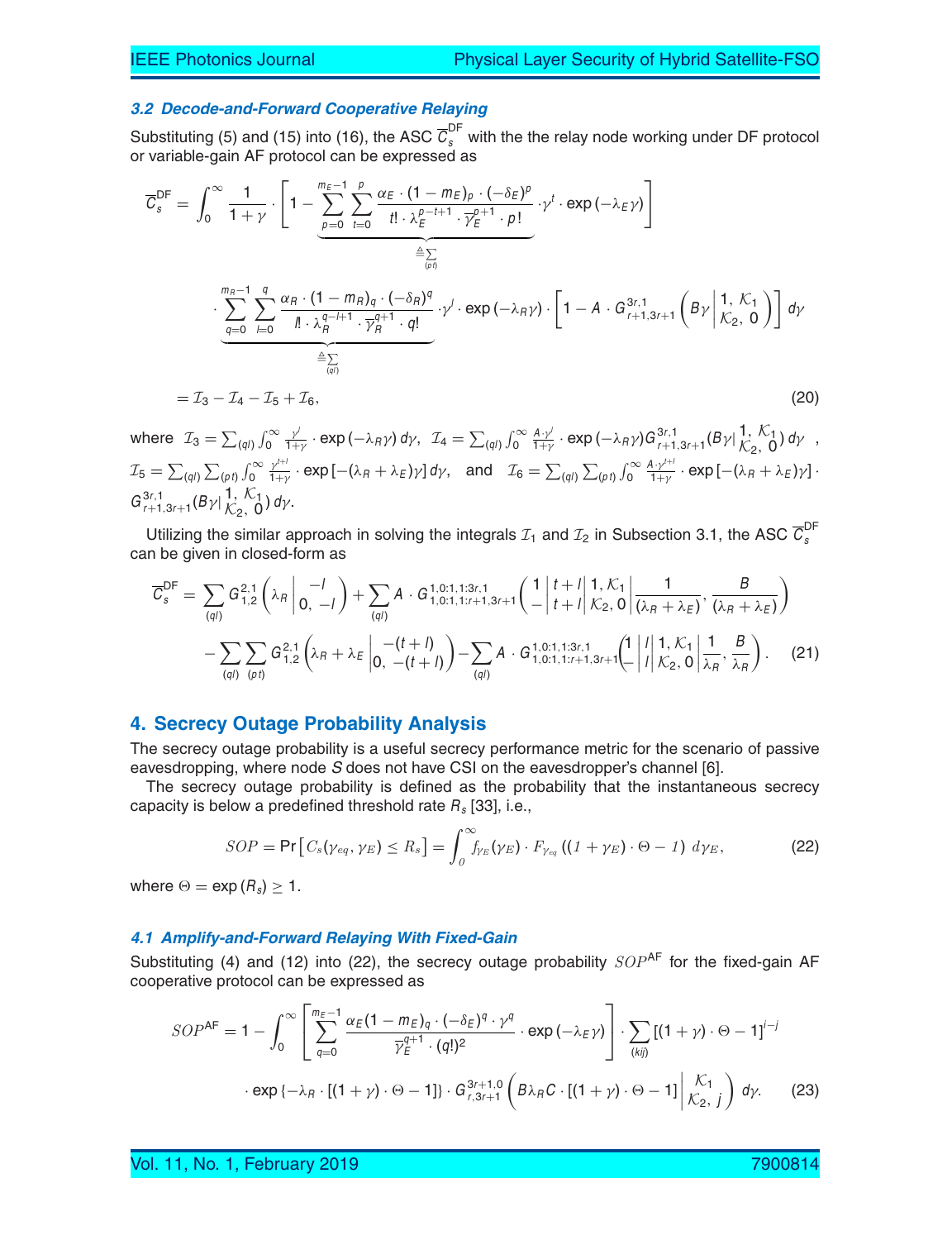In order to solve the integral in (23), we make the following change of random variables (RVs):  $(1 +$  $y$ ) $\Theta - 1 = x$  and  $dx = \Theta dy$ . After some mathematical manipulations, the secrecy outage probability  $SOP<sup>AF</sup>$  in (23) can be simplified as

$$
SOP^{AF} = 1 - \sum_{(kij)} \sum_{q=0}^{m_E - 1} \frac{\alpha_E (1 - m_E)_q \cdot (-\delta_E)^q}{\overline{\gamma}_E^{q+1} \cdot (q!)^2} \cdot \exp\left[-\lambda_E \left(\frac{1 - \Theta}{\Theta}\right)\right] \cdot \frac{1}{\Theta} \cdot (\mathcal{I}_7 + \mathcal{I}_8),\tag{24}
$$

where  $\mathcal{I}_7 = \int_0^\infty [\frac{x+1-\Theta}{\Theta}]^q \cdot \exp(-\frac{\lambda_F}{\Theta}x - \lambda_R x) \cdot x^{i-j} \cdot G_{r,3r+1}^{3r+1,0}(\mathcal{B} \lambda_R C \cdot x| \frac{\mathcal{K}_1}{\mathcal{K}_2},$  $\mathcal{K}_{1}^{(k+1)}(x)$  dx and  $\mathcal{I}_{8} = \int_{\Theta-1}^{0} x^{i-j}$ .  $\left[\frac{x+1-\Theta}{\Theta}\right]^{q}\cdot \exp\left(-\frac{\lambda_{E}}{\Theta}x-\lambda_{R}x\right)\cdot G_{r,3r+1}^{3r+1,0}(\theta\lambda_{R}C\cdot x)\frac{\mathcal{K}_{1}}{\mathcal{K}_{2}},$  $\bigwedge_{2}^{10}$ ,  $j$ ) dx.

Utilizing the following equalities:  $[(1 - \Theta) + x]^q = \sum_{n=0}^q {q \choose n} x^n (1 - \Theta)^{q-n}$ ,  $\exp(-bx) = G_{0,1}^{1,0}(bx | \overline{0})$ , and [19, Eq. (07.34.21.0013.01)], the exact expression of the integral  $I_7$  can be obtained as:

$$
\mathcal{I}_7 = \sum_{n=0}^q \binom{q}{n} \cdot \frac{(1-\Theta)^{q-n}}{\Theta^q} \cdot \int_0^\infty x^{n+i-j} \cdot G_{0,1}^{1,0} \left( \left( \frac{\lambda_E}{\Theta} + \lambda_R \right) x \Big|_0^{-1} \right) \cdot G_{r,3r+1}^{3r+1,0} \left( B\lambda_R C \cdot x \Big|_{\mathcal{K}_2}^{\mathcal{K}_1} \right) dx
$$
  
= 
$$
\sum_{n=0}^q \binom{q}{n} \cdot \frac{(1-\Theta)^{q-n}}{\Theta^q} \cdot \left( \frac{\lambda_E}{\Theta} + \lambda_R \right)^{-(n+i-j+1)} \cdot G_{r+1,3r+1}^{3r+1,1} \left( \frac{B\lambda_R C}{\left( \frac{\lambda_E}{\Theta} + \lambda_R \right)} \Big|_{\mathcal{K}_2}^{\mathcal{K}_1} \right). \tag{25}
$$

To solve the integral  $I_8$ , we further express the exponential term in series using the equality:  $\exp{(x)} = \sum_{w=0}^{\infty} \frac{x^w}{w!}$  and utilize the antiderivative  $\int x^{u-1} G_{p,q}^{m,n}(vx) \frac{\mathcal{A}}{\mathcal{B}}$  $\mathcal{A}_{\mathcal{B}}$ ) dx = x<sup>u</sup>G<sup>m,n+1</sup><sub>0+1,q+1</sub>(vx|  $\frac{1-u}{\beta,-u}$  $\overline{B}$ ,  $\overline{-u}$  (19, Eq. (07.34.21.0003.01)], the exact expression of the integral  $I_8$  can be expressed as

$$
\mathcal{I}_{8} = \sum_{n=0}^{q} {q \choose n} \cdot \frac{(1-\Theta)^{q-n}}{\Theta^{q}} \sum_{w=0}^{\infty} \frac{\left[-\left(\frac{\lambda_{E}}{\Theta} + \lambda_{R}\right)\right]^{w}}{w!} \cdot \int_{\Theta-1}^{0} x^{w+n+i-j} \cdot G_{r,3r+1}^{3r+1,0} \left(B\lambda_{R}C \cdot x \middle| \mathcal{K}_{1}\right) dx
$$
\n
$$
= \sum_{n=0}^{q} {q \choose n} \frac{(-1)^{n+i-j}}{\Theta^{q}} \sum_{w=0}^{\infty} \frac{\left(\frac{\lambda_{E}}{\Theta} + \lambda_{R}\right)^{w}}{w! \cdot (1-\Theta)^{-(q+w+i-j+1)}} G_{r+1,3r+2}^{3r+1,1} \left(B\lambda_{R}C(\Theta-1) \middle| \mathcal{K}_{2}, j, -(w+n+i-j+1) \right). \tag{26}
$$

Substituting (25) and (26) into (24), we obtain the exact expression of SOP under fixed-gain AF relaying scheme.

#### **4.2 Decode-and-Forward Cooperative Relaying**

Substituting (4) and (15) into (22), the secrecy outage probability  $SOP^{DF}$  with the DF relaying or variable-gain AF strategies can be expressed as

$$
SOP^{DF} = 1 - \int_0^\infty \left[ \sum_{q=0}^{m_E - 1} \frac{\alpha_E (1 - m_E)_q \cdot (-\delta_E)^q \cdot \gamma^q}{\overline{\gamma}_E^{q+1} \cdot (q!)^2} \cdot \exp(-\lambda_E \gamma) \right] \cdot \sum_{(qI)} [(1 + \gamma) \cdot \Theta - 1]^I
$$

$$
\cdot \exp\{-\lambda_R \cdot [(1 + \gamma) \cdot \Theta - 1] \} \cdot \left[ 1 - A \cdot G_{r+1,3r+1}^{3r,1} \left( B \cdot [(1 + \gamma) \cdot \Theta - 1] \middle| \begin{array}{c} 1, & K_1 \\ K_2, & 0 \end{array} \right) \right] d\gamma.
$$
\n
$$
(27)
$$

The exact expression for SOP under the DF relaying can be derived by following the same procedures as in (23)–(26). Alternatively, we present an arbitrarily accurate approximation of  $SOP^{DF}$ in this subsection. Following the modified Gauss–Chebyshev quadrature technique [34], the closed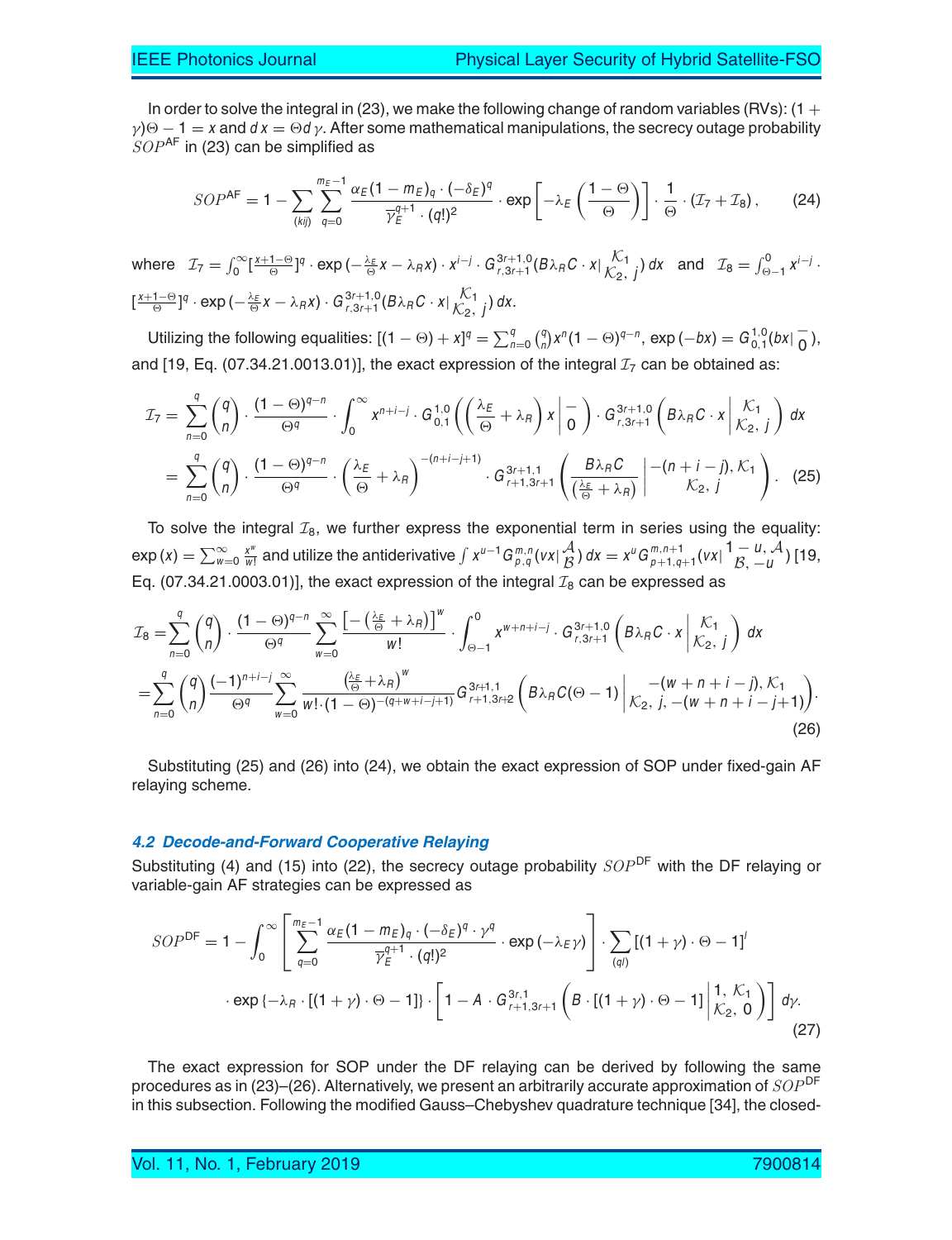form approximation for SOP under the DF or variable-gain AF relaying is given as

$$
SOP^{\mathsf{DF}} \cong 1 - \sum_{q=0}^{m_E - 1} \frac{\alpha_E (1 - m_E)_{q} \cdot (-\delta_E)^q}{\overline{\gamma}_E^{q+1} \cdot (q!)^2} \cdot \exp\left[-\lambda_R(\Theta - 1)\right] \sum_{\iota=0}^{L} w_{\iota} \cdot \frac{2}{t_{\iota}} \cdot \left(\frac{t_{\iota}^2}{\lambda_E + \lambda_R \Theta}\right)^{q+1} \cdot \left[\left(1 + \frac{t_{\iota}^2}{\lambda_E + \lambda_R \Theta}\right) \Theta - 1\right] \cdot \left[1 - A \cdot G_{\iota+1,3\iota+1}^{3\iota,1} \left(B\left[\left(1 + \frac{t_{\iota}^2}{\lambda_E + \lambda_R \Theta}\right) \Theta - 1\right]\right| \begin{matrix} 1, & K_1 \\ K_2, & 0 \end{matrix}\right],
$$
\n(28)

where  $w_{\iota}$  and  $t_{\iota}$ , ( $\iota = 1, \ldots, L$  ), are the weights and abscissas of the  $L$  -order polynomial detailed in [34].

*Remark 3:* From the derived expressions for SOP, the probability of strictly positive secrecy capacity (SPSC) can be obtained directly by setting the target secrecy rate to zero, i.e.,

$$
SPSC = \Pr\left[C_s(\gamma_{eq}, \gamma_E) \ge 0\right] = 1 - SOP|_{R_s = 0}.
$$
\n(29)

Therefore, by putting  $R_s = 0$  (i.e.,  $\Theta = 1$ ) in the corresponding expressions for SOP, the expressions for SPSC can be directly obtained.

#### **4.3 Asymptotic Secrecy Outage Probability Analysis**

To provide more insights on the secrecy performance of the investigated system, we conduct asymptotic analysis on the SOP by considering very high values of the SNR  $\gamma_B$ .

*4.3.1 Amplify-and-Forward Relaying With Fixed-Gain:* We first provide the asymptotic expression for the Meijer G-function  $G_{p,q}^{m,n}$  $\left( z\right)$  $a_1, \ldots, a_p$  $b_1,\ldots, b_q$ ) as  $z \rightarrow 0$ . After rewriting the Meijer G-function in terms of the generalized hypergeometric function using the Slater's theorem [35], [36] and then utilizing the relation  $\lim_{z\to 0}$   $_pF_q(a_p; b_q; \pm z) \to 1$ , the following asymptotic relation holds:

$$
\lim_{z \to 0} G_{p,q}^{m,n}\left(z\left|\begin{array}{l}a_1,\ldots,a_p \\ b_1,\ldots,b_q\end{array}\right.\right) \cong \sum_{h=1}^m \frac{\prod_{g=1}^m \Gamma(b_g-b_h)^* \cdot \prod_{g=1}^n \Gamma(1+b_h-a_g)}{\prod_{g=m+1}^q \Gamma(1+b_h-b_g) \cdot \prod_{g=n+1}^p \Gamma(a_g-b_h)} \cdot z^{b_h},
$$
(30)

where  $(\cdot)^*$  indicates to ignore the terms when the subscript  $g = h$ .

Utilizing the asymptotic expressions of Meijer G-functions in (25) and (26) and after some algebra, the following asymptotic expression for the SOP can be obtained:

$$
SOP^{(\mathsf{AF},\infty)} \cong 1 - \sum_{(kij)} \sum_{q=0}^{m_E - 1} \frac{\alpha_E (1 - m_E)_q \cdot (-\delta_E)^q}{\overline{\gamma}_E^{q+1} \cdot (q!)^2} \cdot \exp\left[ -\lambda_E \left( \frac{1 - \Theta}{\Theta} \right) \right] \cdot \frac{1}{\Theta^{q+1}} \cdot \left[ \hat{\mathcal{I}}_{\gamma} + \hat{\mathcal{I}}_{\delta} \right], \tag{31}
$$

where  $\hat{\mathcal{I}}_7 = \sum_{n=0}^q {q \choose n} \cdot \mathcal{D}_1 \cdot (1-\Theta)^{q-n} \cdot \left(\frac{\lambda_E}{\Theta}\right)^{-(n+i-j+1)-b_{1,h}} \cdot (B \lambda_R C)^{b_{1,h}}$  and  $\hat{\mathcal{I}}_8 = \sum_{n=0}^q {q \choose n} \cdot \mathcal{D}_2 \cdot (1-\Theta)^{n-1}$  $\Theta$ )<sup>q-n</sup>  $\sum_{w=0}^{\infty}$  $\left(\frac{\lambda E}{\Theta}\right)^w$  $\frac{1}{\phi}$ )  $\frac{1}{\phi}$  · (−1)<sup>n+i−j</sup> · (−B $\lambda_B C$ )<sup>b<sub>2,h</sub></sup>. In the above expressions of  $\hat{\mathcal{I}}_7$  and  $\hat{\mathcal{I}}_8$ ,  $\mathcal{D}_1 =$  $\sum_{h=1}^{3r+1}$  $\prod_{g=1}^{3r+1} \Gamma(b_{1,g}-b_{1,h})^* \cdot \Gamma(1+b_{1,1}-a_{1,1})$  $\frac{b_{1,g}-b_{1,h}+1(1+b_{1,1}-a_{1,1})}{\prod_{g=2}^{f+1}\Gamma(a_{1,g}-b_{1,h})}$  and  $\mathcal{D}_2=\sum_{h=1}^{3f+1}$  $\prod_{g=1}^{3r+1} \Gamma(b_{2,g}-b_{2,h})^* \cdot \Gamma(1+b_{2,1}-a_{2,1})$  $\frac{\Gamma_{1g=1} \Gamma(\nu_{2,g} - \nu_{2,h}) \cdot \Gamma(+\nu_{2,1} - \nu_{2,1})}{\Gamma(1+b_{2,h}-b_{2,3r+2}) \cdot \prod_{g=2}^{r+1} \Gamma(a_{2,g}-b_{2,h})}$ , where  $a_{1,\mu}$  and  $b_{1,\nu}$  are the  $\mu$ -th and v-th term of  $[-(k+n-j), \mathcal{K}_1]$  and  $[\mathcal{K}_2, j]$ , respectively;  $a_{2,\mu}$  and  $b_{2,\nu}$  represent the  $\mu$ -th and v-th term of  $[-(w + n + k - j), \mathcal{K}_1]$  and  $[\mathcal{K}_2, j, -(w + n + k - j + 1)]$ , respectively.

At very high SNR, the lowest power of  $\gamma_R$  in the asymptotic expression for SOP dominates the decay of the SOP, which indicates the diversity order. Hence, by observing (31), it can be concluded that the diversity order of the investigated system with respect to  $\gamma_R$  is min(1,  $\frac{\xi^2}{L}$  $\frac{\alpha}{r}, \frac{\alpha}{r}, \frac{\beta}{r}$ ).

*Remark 4:* With fixed-gain AF relaying scheme, the maximum achievable secrecy diversity order of the investigated hybrid system is 1.

*Remark 5:* The applied detection type at the FSO receiver can potentially have a large impact on the secrecy diversity order of the hybrid satellite-FSO system with fixed-gain AF relaying scheme. The secrecy diversity order of the system employing the HD type will be twice that of using the IM/DD type under some FSO link conditions (i.e.,  $\xi$  < 1,  $\alpha$  < 1, and  $\beta$  < 1). For some FSO fading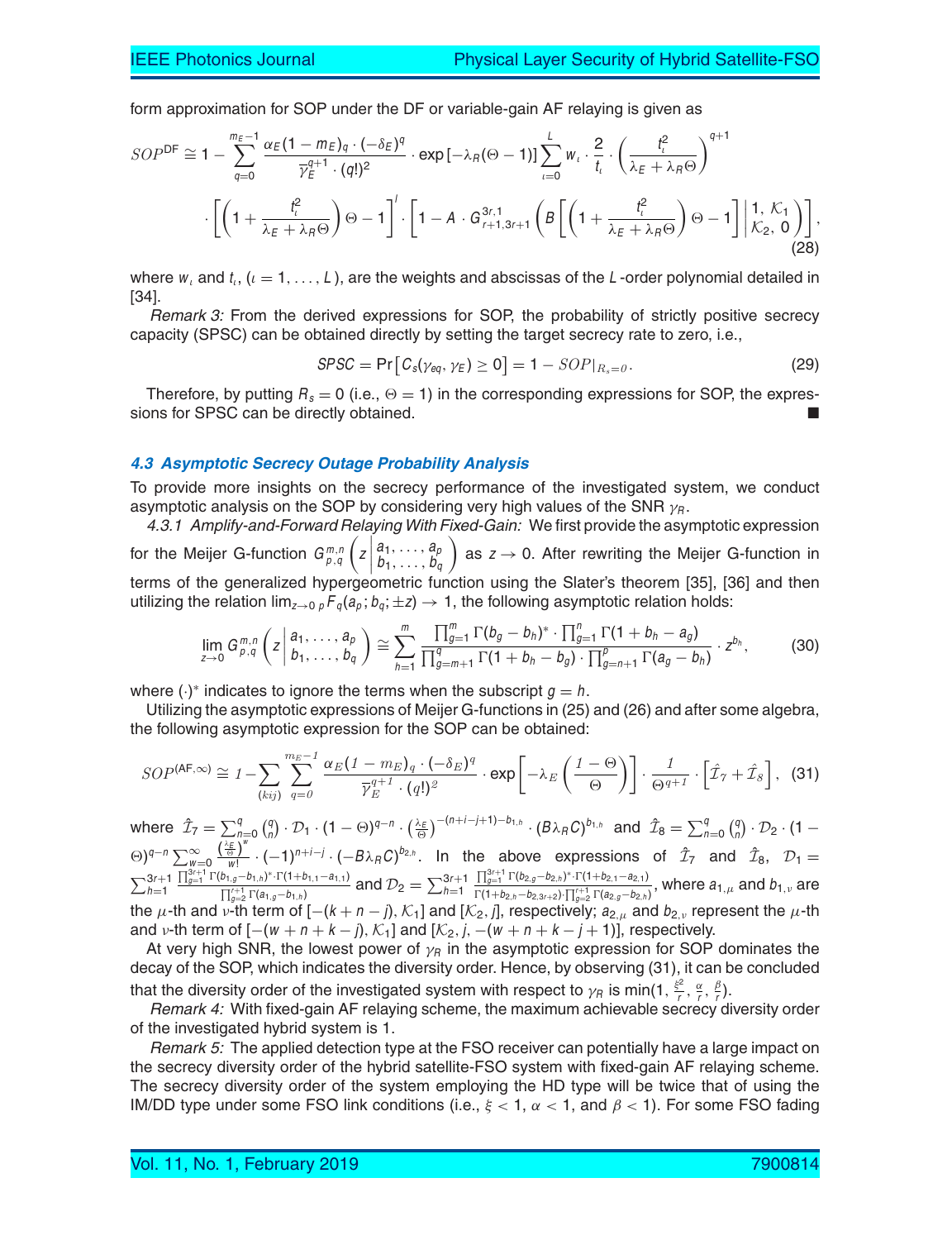conditions (i.e.,  $\xi > \sqrt{2}$ ,  $\alpha > 2$ , and  $\beta > 2$ ), the secrecy diversity order of the hybrid system using both FSO detection types will be the same and equal to 1.

*4.3.2 Decode-and-Forward Cooperative Relaying:* While the SNR  $\gamma_R \rightarrow \infty$  (namely  $\lambda_R \rightarrow 0$ ), the SOP in (28) can be further simplified as follows:

$$
SOP^{(\mathsf{DF},\infty)} \cong 1 - \sum_{q=0}^{m_E - 1} \frac{\alpha_E (1 - m_E)_{q} \cdot (-\delta_E)^q}{\overline{\gamma}_E^{q+1} \cdot (q!)^2} \cdot \sum_{\iota=0}^{L} w_{\iota} \cdot \frac{2}{t_{\iota}} \cdot \left(\frac{t_{\iota}^2}{\lambda_E}\right)^{q+1} \cdot \left[\left(1 + \frac{t_{\iota}^2}{\lambda_E}\right) \cdot \Theta - 1\right]'
$$

$$
\cdot \left[1 - A \cdot G_{\iota+1,3\iota+1}^{3\iota+1} \left(B \cdot \left[\left(1 + \frac{t_{\iota}^2}{\lambda_E}\right) \cdot \Theta - 1\right] \middle| \begin{array}{c} 1, \mathcal{K}_1 \\ \mathcal{K}_2, 0 \end{array}\right)\right].
$$
(32)

At high SNR, it can be concluded from (32) that the asymptotic expression of SOP does not depend on the SNR  $\gamma_R$ . This indicates a flat curve of the SOP with respect to  $\gamma_R$  at high SNR.

# **5. Numerical Results and Discussion**

In this section, we evaluate the secrecy performance of the investigated hybrid satellite-FSO system under different channel conditions for the satellite and FSO links. The satellite links are modeled as Shadowed-Rician fading channels with different shadowing severity levels: frequent heavy shadowing (b = 0.063, m = 1.0,  $\Omega = 8.94 \times 10^{-4}$ ), average shadowing (b = 0.126, m = 10.0,  $\Omega = 0.835$ ), and infrequent light shadowing ( $b = 0.158$ ,  $m = 19.0$ ,  $\Omega = 1.29$ ) [2]. The FSO link is modeled by a unified Gamma-Gamma fading channel for weak turbulence condition ( $α = 2.902, β = 2.51$ ), moderate turbulence condition ( $\alpha = 2.296$ ,  $\beta = 1.822$ ), and strong turbulence condition ( $\alpha = 2.064$ ,  $\beta = 1.342)$  [6]. For the AF relaying with fixed-gain scheme, the relay is set such as  $C = 1$ . Also, the term 'AF' specifically refers to the AF relaying with fixed gain in this Section.

#### **5.1 Average Secrecy Capacity Performance**

The impacts of the satellite and FSO channel conditions, relaying schemes, FSO detection techniques, and FSO receiver pointing errors on the ASC performance are investigated in Figs. 2(a)–2(d).

Fig. 2(a) illustrates the ASC performance under different satellite link shadowing conditions (i.e., frequent heavy shadowing and infrequent light shadowing) and FSO turbulence conditions (i.e., weak turbulence, moderate turbulence, and strong turbulence) for the considered hybrid system employing AF relaying and HD detection. It is shown in Fig. 2(a) that the ASC performance under infrequent light shadowing condition for the satellite link is significantly better than that under frequent heavy shadowing condition. This is due to the fact that severer shadowing condition for the satellite link will deteriorate the capacity performance of the hybrid system, which in return lowers the upper bound of the ASC by observing the definition of ASC. It can be also seen that the satellite shadowing severity poses significant impacts on the ASC of the hybrid system while the FSO turbulence levels have minor effects on the ASC performance of the system. This difference of impacts from the satellite and FSO link conditions is due to the small values of the fixed relay gain C in (8), which makes the end-to-end SNR of the hybrid satellite-FSO system more dependent on the SNR of the first hop than that of the second hop.

Fig. 2(b) demonstrates the ASC performance for HD and IM/DD detection techniques with the hybrid system employing AF relaying and under average shadowing satellite link condition. It can be seen that the HD detection  $(r = 1)$  provides slightly better ASC performance than the IM/DD detection (*<sup>r</sup>* = 2), which comes at the cost of higher level of complexity for the HD technique.

Fig. 2(c) compares the secrecy capacity performance when the relay node utilizes different relaying schemes (i.e., AF with fixed gain and DF or AF with variable gain). It is observed that when the average SNR  $\overline{\gamma}_{\mathsf{F}}$  is small, the performance difference between the DF and AF relayings in terms of ASC is actually small with DF relaying slightly outperforming the AF relaying. However, the AF relaying provides significantly better performance when the average SNR  $\bar{\gamma}_R$  becomes larger and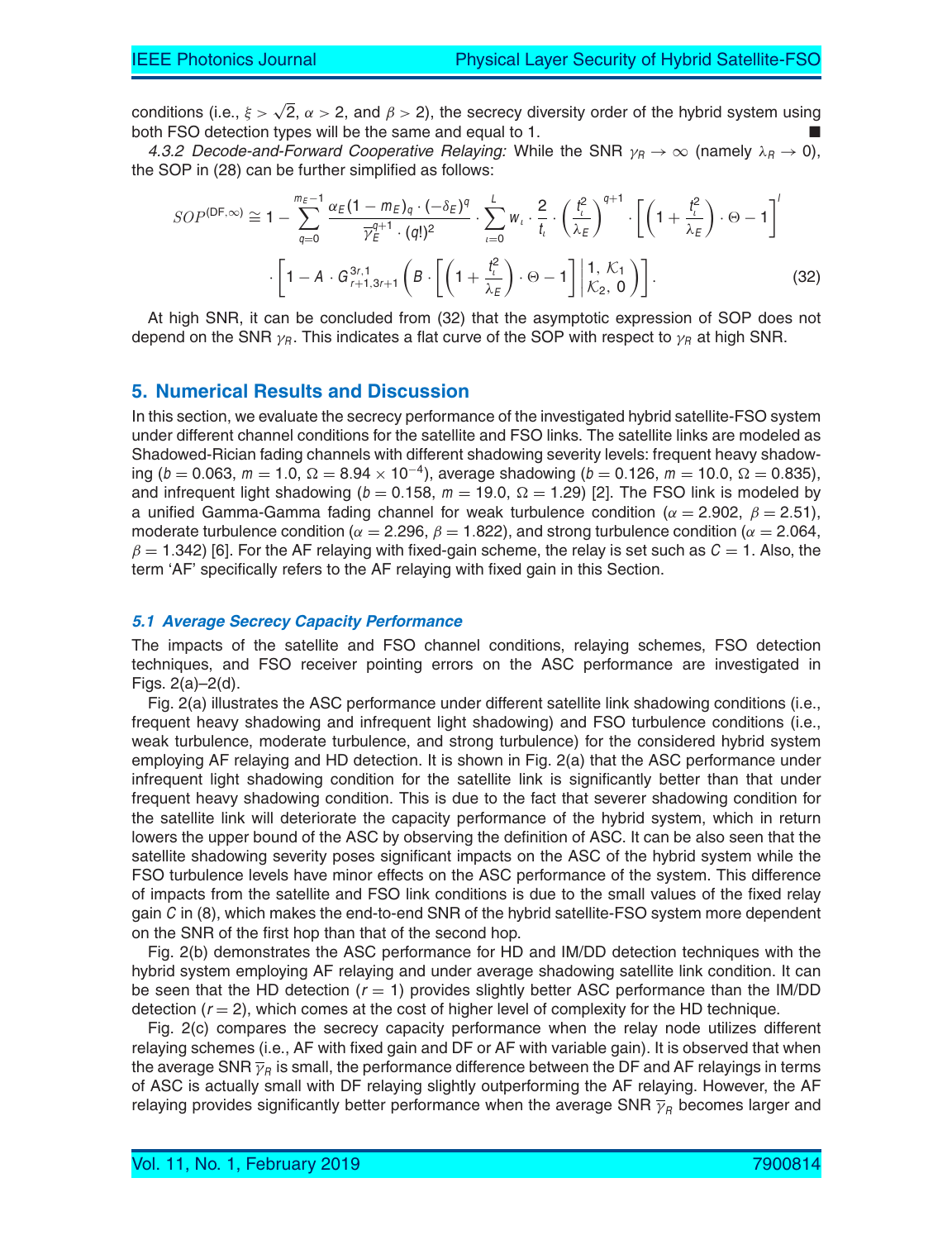



(a) The ASC  $\overline{C}_s$  v.s.  $\overline{\gamma}_R$  under different system conditions (AF, r (b) The ASC  $\overline{C}_s$  v.s.  $\overline{\gamma}_R$  under different FSO detection techniques = 1,  $\mu_1 = 10$  dB,  $\overline{\gamma}_E =$ (AF,  $\mu_r = 10$  dB,  $\overline{\gamma}_E$ :  $-10$  dB).  $-10$  dB).



Fig. 2. The evaluation on the ASC performance.

surpasses some threshold. This trend results from the fact that the end-to-end SNR of the hybrid system under AF relaying is mainly dominated by the SNR of the first hop while the equivalent SNR of the hybrid system with DF relaying is limited by the worst hop.

The impact of FSO receiver pointing on the ASC performance is investigated in Fig. 2(d) by considering varying levels of pointing errors ( $\xi = 1$  and  $\xi = 6.7$ ). As expected, lower level of pointing error (i.e., larger values of  $\xi$ ) implies better ASC performance for the hybrid system.

#### **5.2 Secrecy Outage Probability Performance**

The impacts of the satellite and FSO channel conditions, relaying schemes, FSO detection methods, and FSO pointing errors on the secrecy diversity and SOP are illustrated in Figs. 3(a)–3(d).

Fig. 3(a) presents the SOP as a function of the average SNR  $\mu_2$  of the FSO link with IM/DD detection technique under different target secrecy rates and relaying techniques. It is obvious from Fig. 3(a) that larger values of the target rate imply worse SOP performance. It can be also observed that the hybrid system with DF relaying outperforms that with AF scheme until the average SNR of the FSO link  $\mu_2$  increases to such a threshold that the difference becomes insignificant.

In Figs. 3(b) and 3(c), the SOP is evaluated with respect to the average SNR  $\gamma_R$  for the hybrid satellite-FSO system under different channel conditions with AF and DF relayings, respectively. By observing the secrecy diversity with the corresponding FSO link parameters and FSO detection types in Fig. 3(b), the diversity analysis conducted in Subsection 4.3.1 and *Remark 5* is validated. It can also been seen from Fig. 3(c) that the SOP stagnates with the further increase of the SNR  $\overline{\gamma}_R$  at high values of the SNR, which reaffirms the theoretical analysis in Subsection 4.3.2.

Fig. 3(d) displays the SOP as a function of the average SNR  $\bar{\gamma}_E$  of the eavesdropper link under different FSO link conditions and relaying techniques. It can be seen that under the same channel condition, the DF relay based system provides better performance when the SNR  $\overline{\gamma}_\mathsf{E}$  is low while the opposite is true when the SNR becomes larger.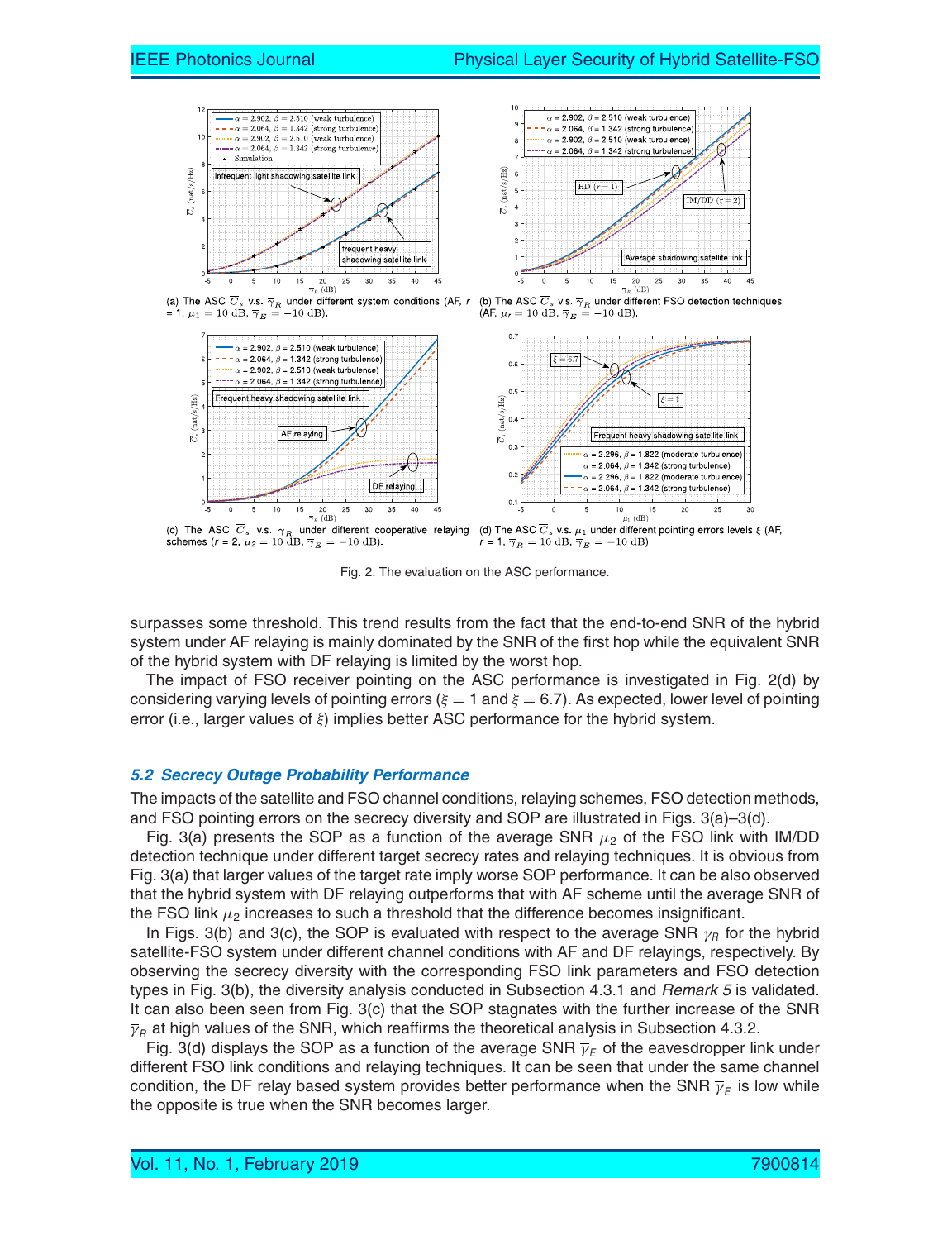

(a) The SOP v.s.  $\mu_2$  under different target rates and relaying (b) The SOP v.s.  $\overline{\gamma}_R$  under different FSO link conditions for AF relaying  $(\overline{\gamma}_E = -10$  dB,  $\mu_r = 10$  dB,  $R_s = 0.1$  nat/s/Hz). schemes ( $\overline{\gamma}_R = 10$  dB,  $\overline{\gamma}_E = -10$  dB).



Fig. 3. The evaluation on the SOP performance.

# **6. Conclusions**

In this paper, the secrecy performance of a hybrid satellite-FSO system was investigated. The exact expressions for the ASC and SOP were derived under both AF and DF relaying schemes and validated through simulations. The secrecy diversity analysis was also conducted to provide more insights on the investigated system. It is found that the satellite link conditions pose a larger impact on the secrecy performance of the hybrid system than the FSO link for both the AF and DF based systems. However, for the DF based system, the secrecy diversity is zero with respect to the SNR of the legitimate satellite link while the secrecy diversity depends on both the FSO link conditions and the FSO detection techniques for the AF based hybrid system.

#### **References**

- [1] R. Radhakrishnan, W. W. Edmonson, F. Afghah, R. M. Rodriguez-Osorio, F. Pinto, and S. C. Burleigh, "Survey of inter-satellite communication for small satellite systems: Physical layer to network layer view," *IEEE Commun. Surveys Tuts.*, vol. 18, no. 4, pp. 2442–2473, May 2016.
- [2] M. R. Bhatnagar and M. Arti, "Performance analysis of hybrid satellite-terrestrial FSO cooperative system," *IEEE Photon. Technol. Lett.*, vol. 25, no. 22, pp. 2197–2200, Nov. 2013.

[3] R. Li, "Towards a New Internet for the Year 2030 and Beyond," 2018. [Online]. Available: https://www.itu.int/en/ITU-T/Workshops-and-Seminars/201807/Documents/3\_Richard%20Li.pdf. Accessed on: Aug. 16, 2018.

[4] E. Zedini, I. S. Ansari, and M.-S. Alouini, "Performance analysis of mixed Nakagami-<sup>m</sup> and Gamma–Gamma dual-hop FSO transmission systems," *IEEE Photon. J.*, vol. 7, no. 1, Feb. 2015, Art. no. 7900120.

[5] E. Balti and M. Guizani, "Mixed RF/FSO cooperative relaying systems with co-channel interference," *IEEE Trans. Commun.*, vol. 66, no. 9, pp. 4014–4027, Sep. 2018.

- [6] H. Lei, Z. Dai, I. S. Ansari, K. Park, G. Pan, and M.-S. Alouini, "On secrecy performance of mixed RF-FSO systems," *IEEE Photon. J.*, vol. 9, no. 4, Aug. 2017, Art. no. 7904814.
- [7] H. Lei, H. Luo, K.-H. Park, Z. Ren, G. Pan, and M.-S. Alouini, "Secrecy outage analysis of mixed RF-FSO systems with channel imperfection," *IEEE Photon. J.*, vol. 10, no. 3, Jun. 2018, Art. no. 7904113.
- [8] E. Leitgeb *et al.*, "Hybrid wireless networks combining WLAN, FSO and satellite technology for disaster recovery," in *Proc. IST Mobile Wireless Commun. Summit*. Dresden, Germany: IST, Feb. 2005, pp. 1–5.